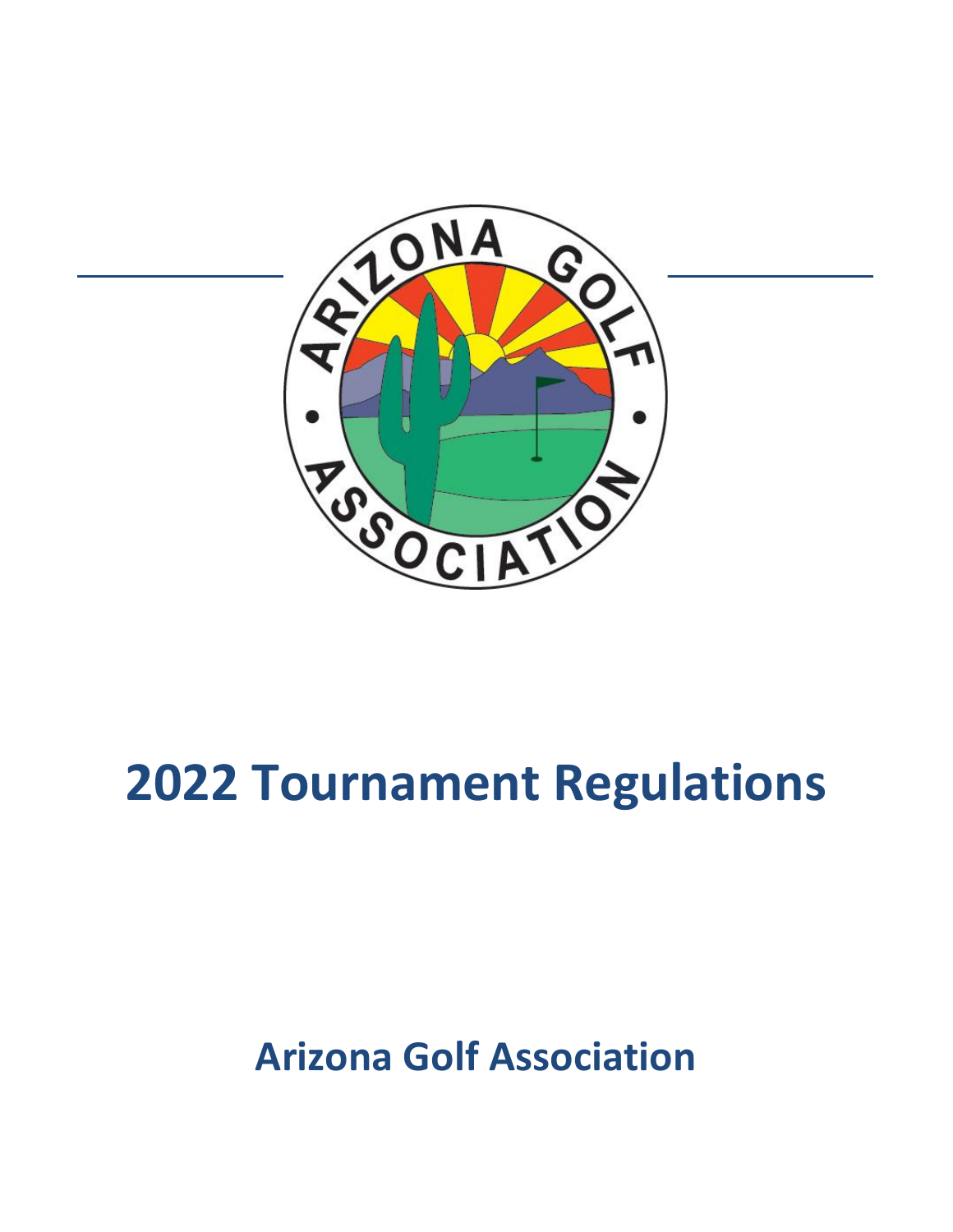## **Table of Contents**

| <b>AGA Event Divisions</b>                                | 3  |
|-----------------------------------------------------------|----|
| <b>AGA Championships and Tournaments</b>                  | 4  |
| <b>Qualifying Rounds for Arizona Amateur Championship</b> | 5  |
| <b>Event Types and Descriptions</b>                       | 6  |
| <b>USGA Qualifying Events</b>                             | 7  |
| <b>Sanctioned Events</b>                                  | 7  |
| <b>Tournament Players Association (TPA)</b>               | 9  |
| <b>Player of the Year Information and Points</b>          | 10 |
| <b>Points Charts</b>                                      | 11 |
| <b>Player of the Year Awards Criteria</b>                 | 15 |
| <b>2022 Team Events</b>                                   | 17 |
| <b>Player Eligibility and Entry Procedures</b>            | 19 |
| <b>Tournament Administration and Conduct</b>              | 22 |
| <b>2022 Pace of Play Policy</b>                           | 30 |
| <b>2022 Tournament Regulations Appendix</b>               |    |
| <b>Appendix A – Definitions</b>                           | 33 |
| Appendix B - Site Selection, Budget, Philosophy           | 34 |
| <b>Appendix C - Course Marking</b>                        | 36 |
| <b>Appendix D - AzRC Hard Card</b>                        | 38 |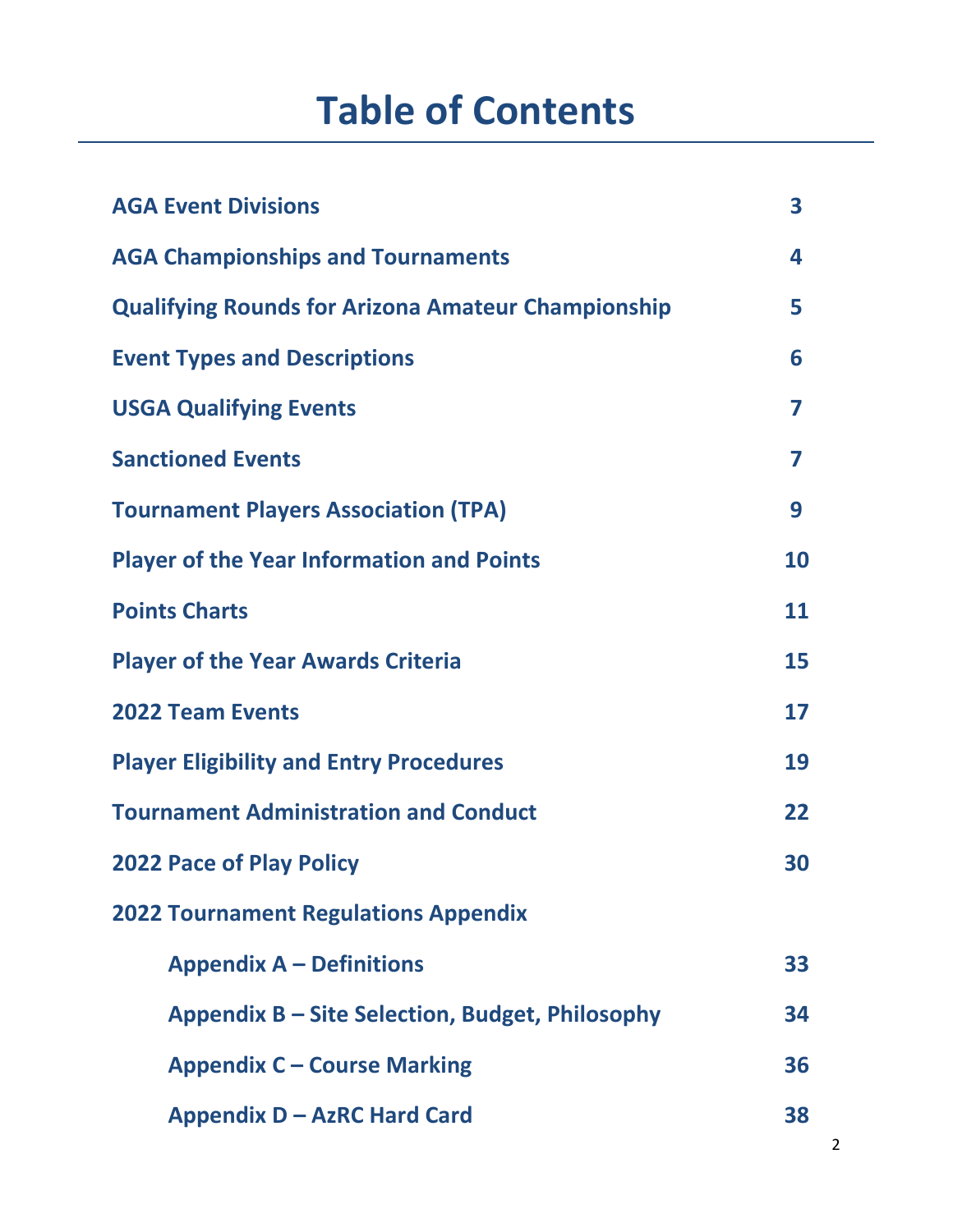<span id="page-2-0"></span>

## **ARIZONA GOLF ASSOCIATION 2022 TOURNAMENT REGULATIONS**

#### **PREAMBLE**

The following are designated as the Tournament and Player Regulations (the "Regulations") of the Arizona Golf Association ("AGA").

The Executive Director may, at his sole discretion, waive or modify a Regulation in the best interest of the Association.

It is each player's responsibility to know the Regulations concerning participation in Association events. By submitting an entry for an AGA event, a player accepts responsibility for knowing and understanding the Policies and Procedures of the AGA and agrees to abide by them. It is also an acknowledgement that there are certain risks inherent in the game of golf and acceptance of personal liability for all such risks.

The Arizona Golf Association's Tournament program is a member program and thus open to any member of the AGA except for events denoted as 'amateur' or requiring a USGA handicap, in which case those restrictions govern all entries.

The Arizona Golf Association reserves the right to decline or withdraw any entry at any time in its sole discretion and may alter any of the schedules, dates and/or facilities. AGA Staff in its sole discretion will decide issues not otherwise covered in these Regulations and Policies.

#### **LIABILITY**

By submitting an entry form and subsequently playing in an AGA event, players and their caddies (if applicable) agree to indemnify, defend and hold harmless the AGA and its respective affiliates, directors, officers, employees, agents and assigns from and against any and all claims, damages, liabilities and losses, including without limitation reasonable attorney's fees and costs and expenses of litigation, arising out of any act of God, negligent act or omission of the indemnifying party in connection with any competition.

## **AGA EVENT DIVISIONS**

#### **AGA EVENTS**

Major Men's and Women's Championships and Tour Events are conducted in the following age Divisions as designated:

**Open** – Championship course set-up of near maximum distances and hole placement; **Masters** (Ages 40-54) - Course set-up with Open, or at 6,700+ yards, course rating of 72.0 and higher;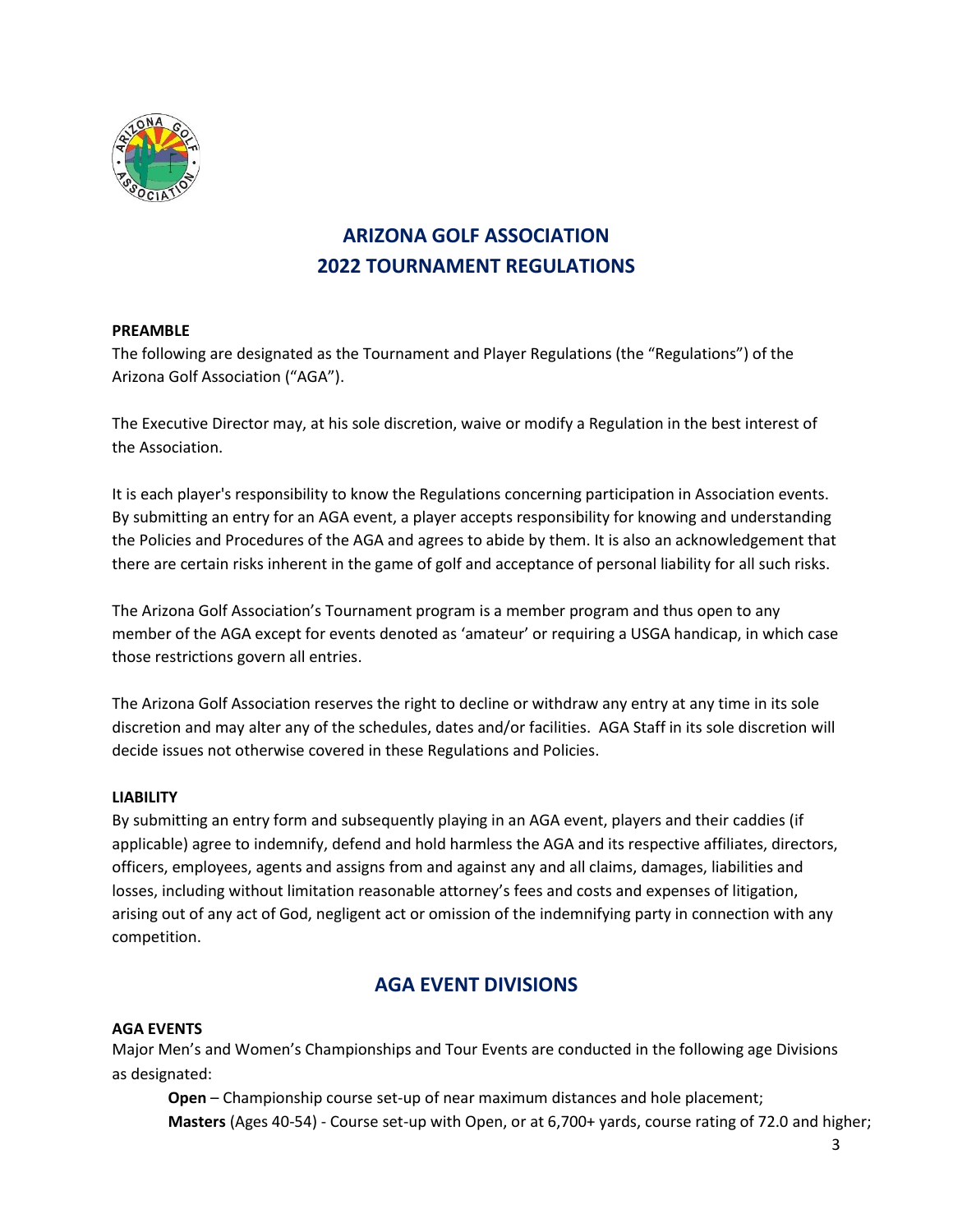<span id="page-3-0"></span>**Seniors** (Ages 55-64) - Course set-up at 6,300 to 6,800 yards; **Legends** (Ages 65 and over) - Course set-up up at 5,800 to 6,400 yards OR a course rating of 68.0 to 71.0; **Women's** – Championship course set-up of 5,700 to 6,200 yards. **Women's Seniors** (Ages 50 and above) – Course set-up of 5,300 to 5,700 yards.

Any of the Divisions above may be combined to accommodate course design and conditioning. Events having Masters, Senior and Legends flights are classified as Divisional Events. Tournament results are determined within each age Division. Any event classified as an Open event does not make a distinction for age in determining tournament results even though there are Open divisions for some age-events. The course set-up lengths for each Division represent approximate ranges and will vary due to individual course characteristics.

Eligibility for Divisional Player of the Year Points is based on the player's birthdate at the beginning of the Calendar Year. When a player's birthdate creates eligibility for another Division, the player may compete for a trophy in any event for which his age makes him eligible but may gain points only through the Division effective January 1. The Divisional winner must play from the tees designated for that Division. See "Player of the Year Points" for allocation rules.

## **CHAMPIONSHIPS**

#### **Men**

AGA Championship Aguila Golf Course Arizona Stroke Play Championship Lone Tree Golf Club Arizona Mid-Amateur Championship Grand Canyon University Golf Club Arizona Amateur Championship **Desert Mountain Golf Club** Arizona Four-Ball Championship **Ak-Chin Southern Dunes Golf Club** AGA Players Cup Championship TBD

#### **Women**

Four-Ball Championship **Briarwood Country Club** Stroke Play Championship **Anthem Country Club** Senior Stroke Play Championship Tonte Verde Golf Club Mid-Amateur Championship TBD Match Play Championship TBD

## **TOUR EVENTS**

#### **Men**

Short Course **Augusta Ranch Golf Club Augusta Ranch Golf Club** San Tan Amateur (Divisional) Canadian Control Control Club Falcon Amateur (Divisional) Falcon Dunes Golf Course Arizona Divisional Stroke Play Championship TPC Scottsdale – Champions Course Southern Amateur (Divisional) **Committee Contract Contract Contract Contract Contract Contract Contract Contract Contract Contract Contract Contract Contract Contract Contract Contract Contract Contract Contract Contract C** Arizona Divisional Match Play Championship Talking Stick Golf Club Northern Amateur (Divisional) Oakcreek Country Club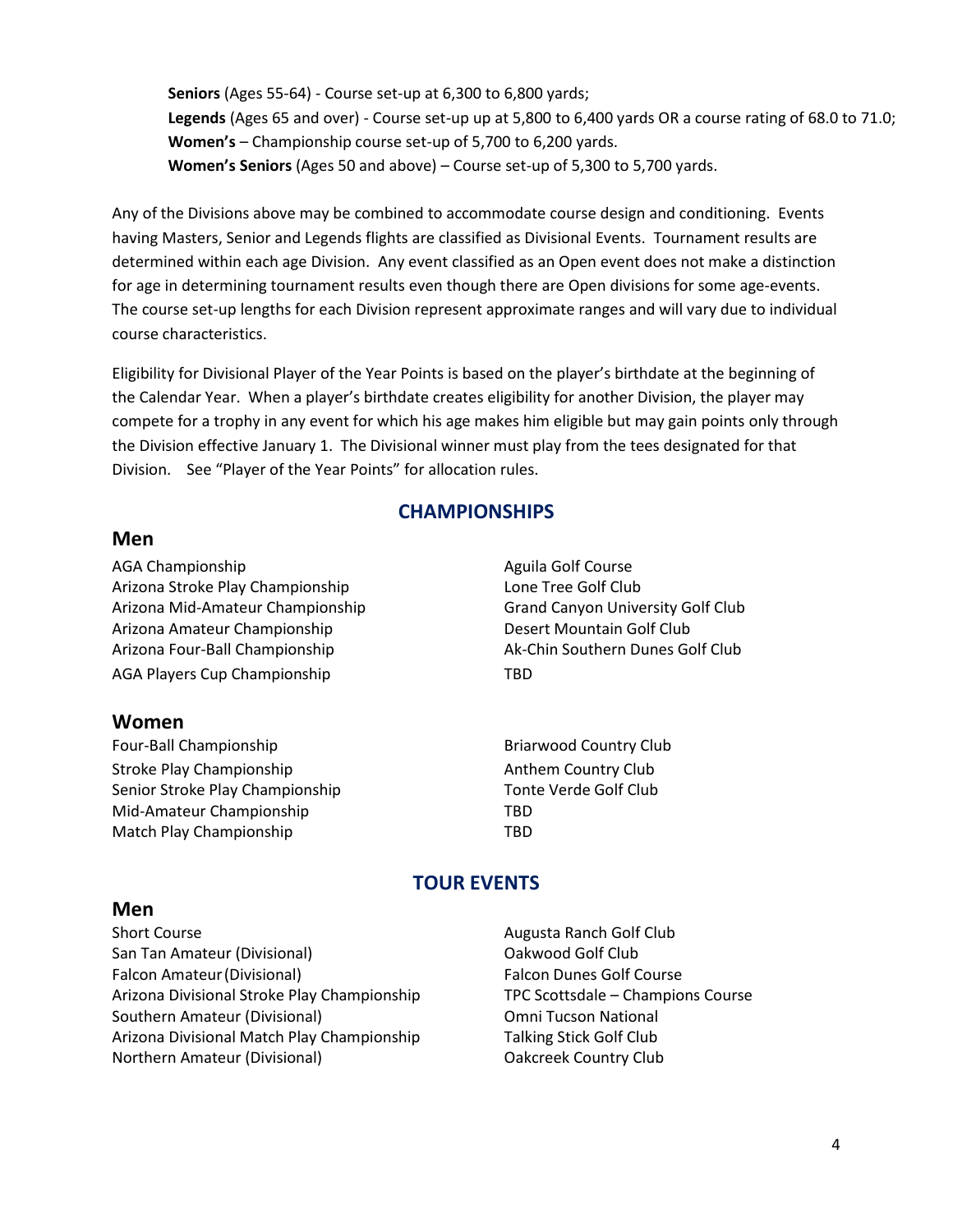### <span id="page-4-0"></span>**Women**

Women's State Medallion **Country Club** Country Club Season Opener **Longbow Golf Club** Mixed Stix\* **Oakcreek Country Club**  *\*Team event with one male and one female* Scotch Play Flagstaff Ranch Golf Club Partners Tournament Tubac Golf Club

## **QUALIFYING ROUNDS – FOR ARIZONA AMATEUR CHAMPIONSHIP**

#### **GENERAL**

One-Day qualifiers for the Arizona Amateur earn Player of the Year Points and thus are open to all AGA members. Any player who is entered into the qualifier but already exempt into the Championship will not be considered in determining the number of qualifying positions available to the field.

The number of places available in a qualifier will be posted on the Notice to Players provided at the starting tee. Number of qualifying spots will be available to players once the event is closed as well as posted online.

When there are multiple qualifying sites (AZ Am), all players not qualifying at individual sites will be placed on an Alternates List based on their finishing place in that qualifier. Any replacements into the Championship field will be done by random selection from a) first place alternates, b) second place alternates, etc.

There is no limit how many times a player may attempt to qualify for a given event, provided a separate entry fee is paid for each attempt.

If conditions prohibit the completion of the local qualifying round, the qualifying round may be cancelled. At the discretion of the AGA, a reduced number of qualifying positions determined pro rata based on those allocated may be granted to finished scores. Players not completing play will have the option of (a) a return of entry fees; or, (b) priority position in another qualifying round if one is available. Qualifying positions not allocated will be transferred to remaining qualifiers; or if none, applied to the Alternates List.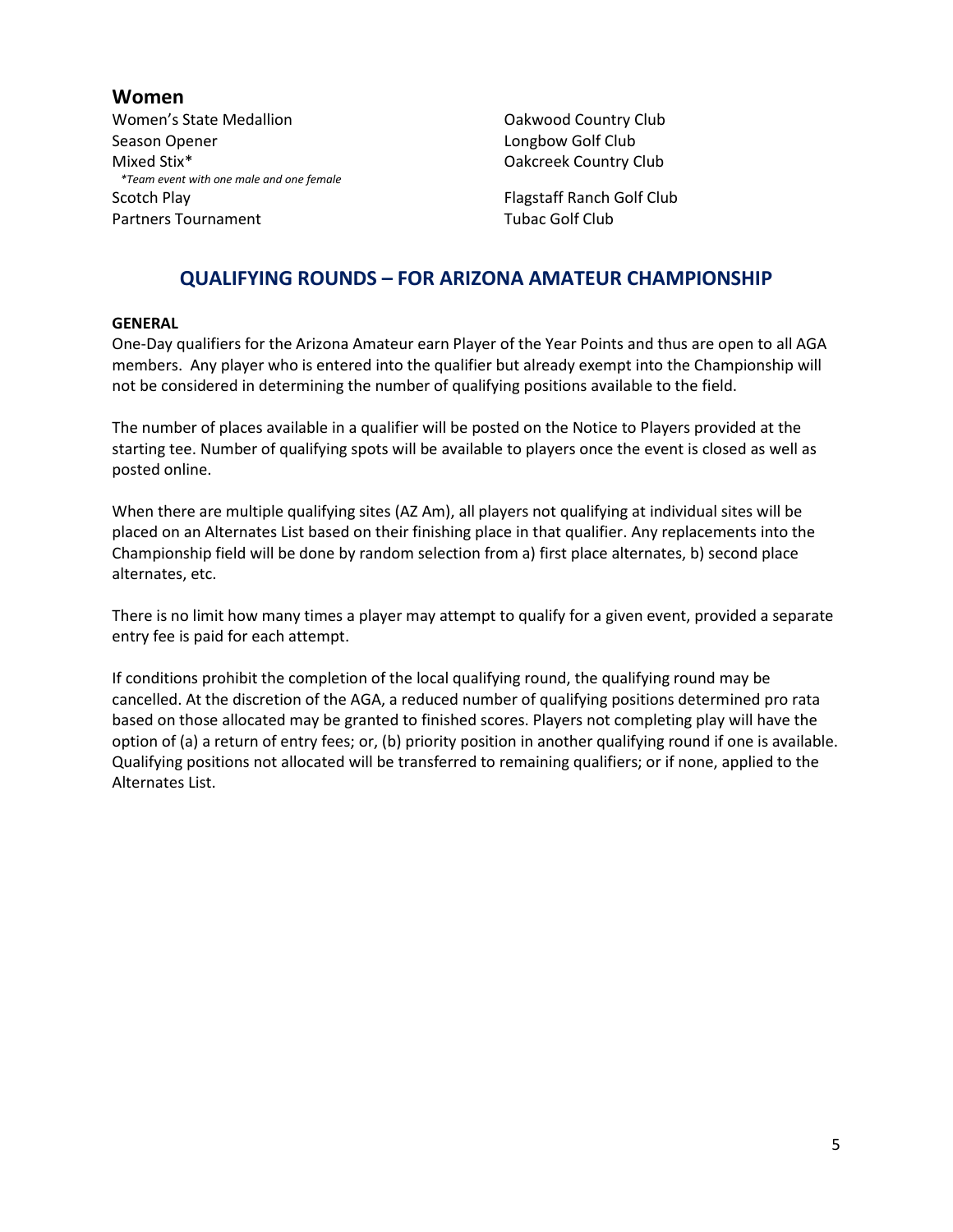## **EVENT TYPES AND DESCRIPTIONS**

#### <span id="page-5-0"></span>**FATHER-SON TOURNAMENT**

The annual Father/Son tournament is held the first weekend in June at Antelope Hills Golf Course. To be eligible, one member of the family must be an AGA member. A father can play with up to three sons and all are playing on different teams. Family members can be any combination including fathers, sons, grandfathers, grandsons, stepfathers and stepsons. Uncles or nephews do not qualify.

The format is a modified Chapman - all players play from the tee, then each team chooses the best drive and alternates shots from there. If a father's ball is selected, each of the sons play from that spot.

The tournament is open to all golfers (age 9 and older). There are three different Divisions: professionals, handicap and Callaway. (Callaway is a scoring format that allows those without a handicap to compete and enjoy the experience).

#### **MIXED EVENTS**

Many events are open to all members with gender and age-based flights. The Mixed Stix is an event offered for men and women to play on the same team, with teams consisting of one man and one woman (one teammate must be a member of the AGA).

#### **SENIOR CUP SERIES**

The Senior Cup Series are one-day partner events for any AGA members age 50 and older with a handicap index. These are Four-Ball stroke play events in four flights, played at net with a gross winner recognized in each flight.

Teams earn points for their net finish in each event. However, the points are applied individually so participants may play with different partners in different events. Courses are set up at 6,000 to 6,500 yards (Ages 70+ are permitted to play from 6,000 yards when available.) Women will play from 5,000 to 5,200 yards.

Senior Series Points accumulate throughout the season and the top point winners are invited to participate in the season-ending championship. The more events played, increases the chances of qualifying for the finals.

#### **CLUB TEAM CHAMPIONSHIP**

The Club Team Championship is an annual tournament that challenges clubs to submit a team or teams to compete against other clubs throughout the state. The format is a two-person scramble with team members from the same club. Teams are flighted based on combined handicap. The championship flight competes at gross only and the rest of the field plays at both gross and net. Clubs may use any method they like to determine their teams. A series of qualifiers are held at various sites throughout the state. Two individuals from the same club may compete regardless of any club-selected team. The top 52 teams are invited to participate in the 18-hole championship. The defending champions and host site also receive a spot in the finals. Tee placements recognize the different abilities of the entrants.

#### **WOMEN'S STATE MEDALLION TOURNAMENT**

The Women's State Medallion Tournament is held for the winners of the low gross and low net prizes in their local club's State Medallion Qualifying Tournament. The format is a two-person individual stroke play event (both 18-hole and 9-hole competitions) with the team score being the total of the gross player's gross score and the net player's net score. Teams are flighted based on the handicap of the gross player. Maximum handicap index limit of 54.0 shall be used for the competitions.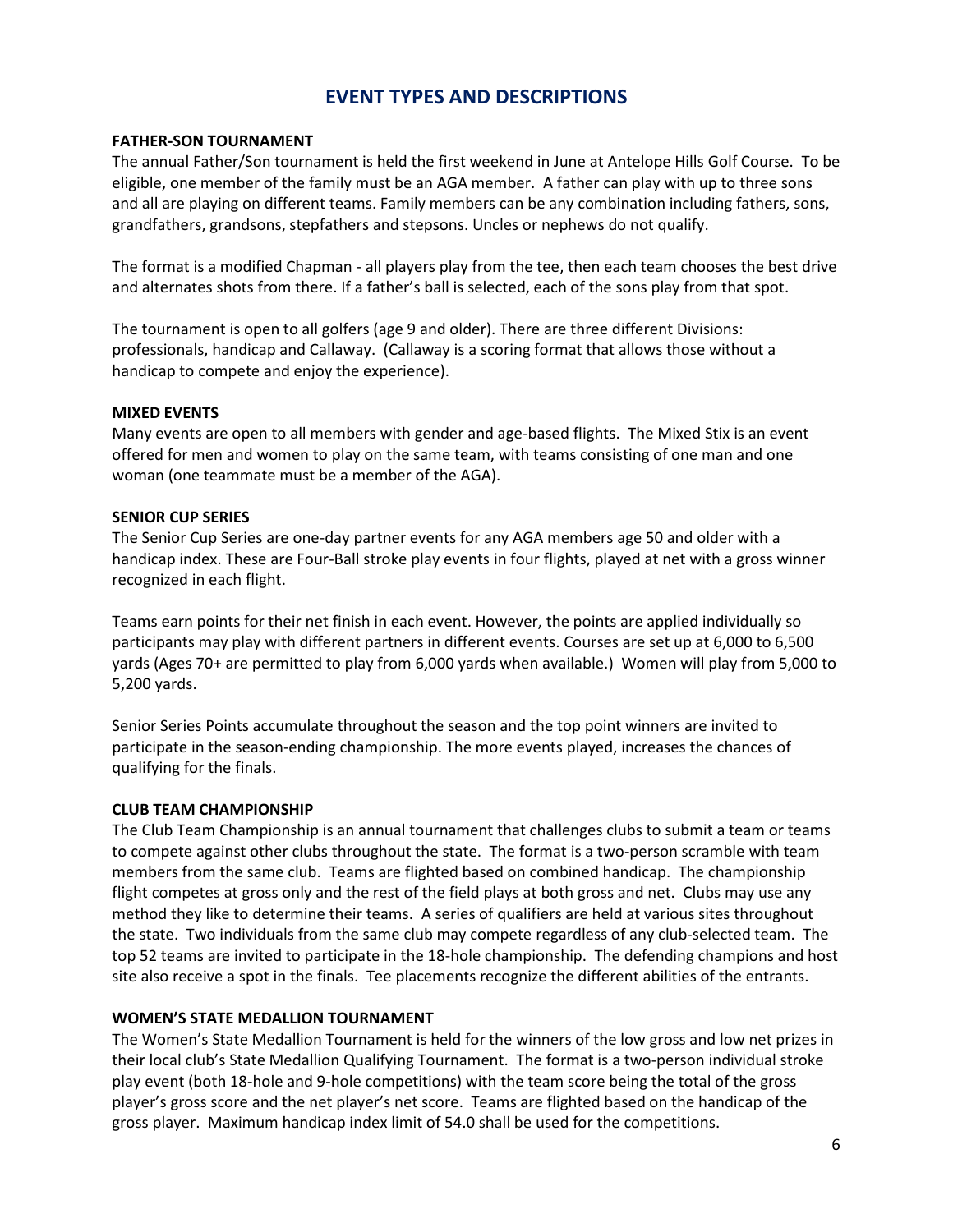#### **PLAYERS CUP / TOURNAMENT OF CHAMPIONS**

The Players Cup / Tournament of Champions will include all Divisions in the field with qualifying/registration as follows:

**First Tier –** Those players who have won an AGA Tournament in the current year. (Deadline to enter is October 7) **Second Tier** – Top Players from the Points Lists: (Deadline to enter is October 21)

Open – Top 50 Legends – Top 10 Masters – Top 10 Women – Top 5 Seniors – Top 30 Senior Women – Top 10 **Third Tier** – TPA members, first-come (Deadline November 4)

#### **MEMBER AND JUST 4 FUN DAYS**

Member days are an opportunity for our members to play golf at a variety of facilities throughout the year. Public, Resort and Private courses are used. These are open to all Arizona golfers on a first-come basis. There may or may not be an organized tournament structure depending on the players and the venue.

#### **TEAM COMPETITIONS**

The AGA supports several Team Competitions and selects players for certain Invitational events. (See page 17 for additional descriptions).

The deadline date to qualify for the Goldwater Cup and Arizona vs. Utah Shootout Teams is August 15, 2022. Additional qualifying criteria are outlined for each team event. Participation is governed by the Tournament Committee or, in the case of the Pacific Coast Amateur and International Partners Invitational, the AGA's designated Trustees. See each event listing for the 2022 qualifying criteria.

The following is the Team Schedule for 2022:

| <b>International Partners</b>              |          | Lima Golf Club (Lima, Peru)           |
|--------------------------------------------|----------|---------------------------------------|
| <b>Heather Farr Cup Matches</b>            | June     | TBD                                   |
| Pacific Coast Amateur Championship         | July     | TBD                                   |
| 60 <sup>th</sup> Bob Goldwater Cup Matches |          | September 26 Phoenix Country Club     |
| Arizona vs. Utah Shootout                  |          | October 9 - 11 Hosted in Utah in 2022 |
| Southwest Team Challenge                   | December | TBD                                   |

#### **USGA QUALIFYING**

To enter USGA Qualifying events, players must register on the USGA website at **usga.org**.

**USGA U.S. Amateur Qualifiers**: There is a cut after the first day of the **U.S. Amateur** (multi-day USGA Qualifying event) to the low 30 percent and ties. Only those making the cut will play the second day.

#### **SANCTIONED EVENTS**

The AGA has no role in Sanctioned events other than to allocate points to players participating in the tournaments. The distribution, receipt and confirmation of entries, conditions of competition, entry fees, eligibility, pairings, start times, course setup, tournament policies, prize fund and submission of results to the media and the AGA are the responsibility of the organizing tournament Committee or host club. If an event wishes AGA sanctioning, it must provide a two-year history and meet the following criteria:

1. Tournament must adhere to The Rules of Golf.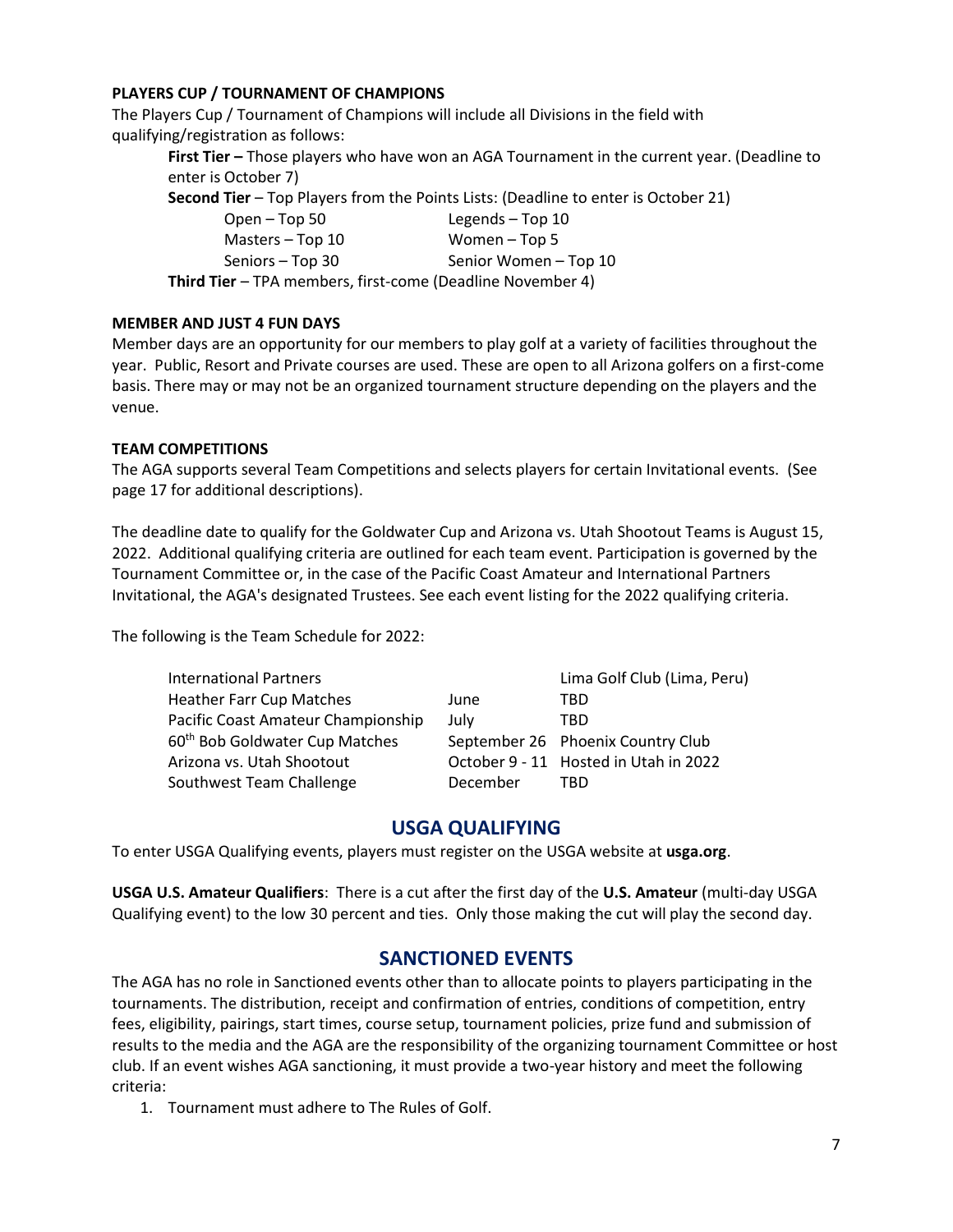- <span id="page-7-0"></span>2. Tournament must be open to all AGA members.
- 3. Names and scores of top 10 places plus ties must be forwarded to the AGA by email to Le Ann Finger at leann@azgolf.org within 14 days of the event. Age Division events must include players' age designations to be included. No retroactive postings will be made. It is the obligation of players earning these awards to notify the AGA as noted if the Event does not do so on its own.
- 4. Points are only awarded to the gross score championship category. (Only in the Championship Flight, not age divisional flights since some events flights do not match up with AGA Divisional age flights. i.e. Phoenix City Senior age flights do not match AGA ages.)
- 5. Tournament must strictly adhere to the USGA Rules of Amateur Status and the value of awards may not exceed \$750 per person. If excess prizes are provided the event becomes ineligible for inclusion.

An event's tournament Committee or organization must submit their request for Sanctioned Event status certifying the above criteria has/will be met to the AGA Tournament Committee for final approval. The AGA will review sanctioned events from year to year to ensure that AGA tournament players are participating in the events and the integrity of the Players of the Year points are being maintained.

Type I Sanctioned Events: Southwestern Amateur (when hosted in Arizona) Pacific Coast Amateur Arizona Open Peru Ladies National Golf Association Mid-Amateur/Senior Amateur Championship (when hosted in Arizona)

Type II Sanctioned Events (Individual):

Arizona Senior Open Mesa Senior Phoenix Women's Chandler City Phoenix Senior Tucson Women's Gilbert City **Tucson Senior** Mesa City Phoenix City Tucson City

Type II Sanctioned Events (Team): Rich Stokes Divisional (Divisional Team Classic) General Jack Blair Four-Ball Mesa Best Ball Phoenix City Team Roy Tatum Best Ball Phoenix City Women's Team

*Note: Other Arizona events not listed may be assigned Type II points if the scratch portion of the field is 20 or more players. Points will be allocated on a percentage of field against 40 players.*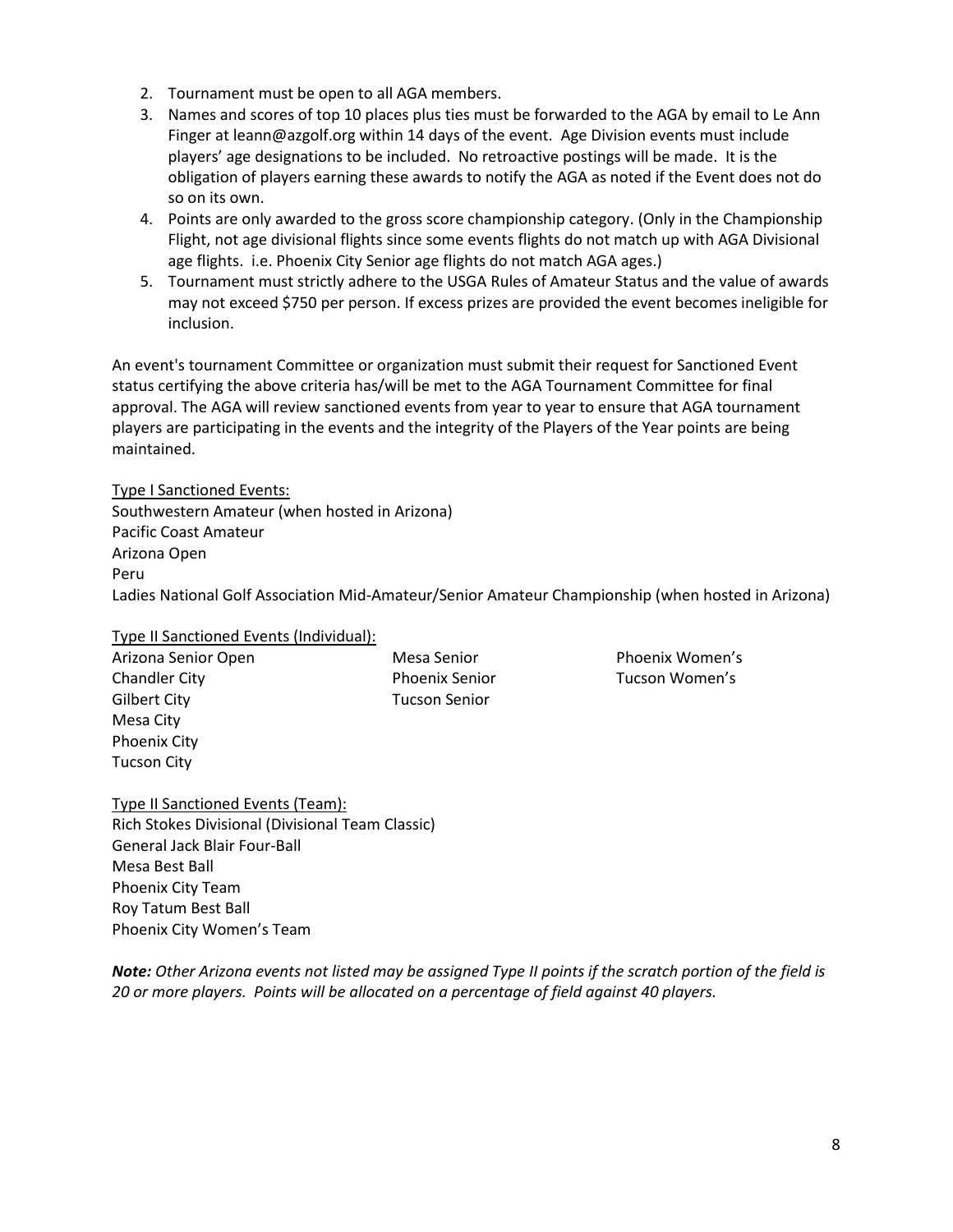## **2022 TOURNAMENT PLAYERS ASSOCIATION (\*TPA)**

<span id="page-8-0"></span>The Tournament Players Association (TPA) is a USGA Member Club, providing value and benefits to the most committed amateur players in the state of Arizona. **\$300+** 

**Membership to the TPA is \$175 and includes the following: (a \$300 value)**

**\$25 discount on entry fees to ALL AGA Men's and Women's Tournaments in 2022**

**Official AGA Membership and USGA Handicap Index through the TPA Club**

**Eligibility for special Invitations to National or Regional Amateur events**

**First eligibility for Goldwater Cup Matches, Arizona vs. Utah Shootout, Heather Farr Trophy Cup Matches Team selection**

**Ability to request placement in a time segment (or starting hole) during first round of AGA TOUR events** *(will be accommodated if it can be done without a negative impact on event pairing criteria)*

**Green Reading Materials – one course of your choice plus green diagrams for all AGA events**

**Pairing and Wait List Priority status**

**Exclusive TPA Member Gifts and discounts on orders placed with AGA partners**

**Option to enter AGA Players Cup/Tournament of Champions and Mayan Palace events ahead of non-TPA members**

**Ability to withdraw from an event after registration deadline and get a refund (minus \$30 administrative fee)**

#### **TPA BENEFITS EXPLAINED:**

#### **Discounts on Entry Fees**

TPA Members receive discounts on all AGA Tournaments

#### **AGA Team Eligibility**

Only TPA Members are eligible for automatic selection to Arizona vs. Utah Shootout and Goldwater Cup Matches or the Heather Farr Cup Matches for Women. An individual must join the TPA 30 days prior to the scheduled event qualification deadline to be eligible for that year's team selection with the exception of the Captain's picks.

#### **Starting Time Consideration**

TPA member may request preferential consideration for starting times Day 1 (early, late) by contacting the AGA Tournament Department prior to the tournament entry deadline. TPA members making requesting a preferential starting time should be aware that such a request may result in playing with players of different skill levels and not all requests will be accommodated.

**VALUE !!**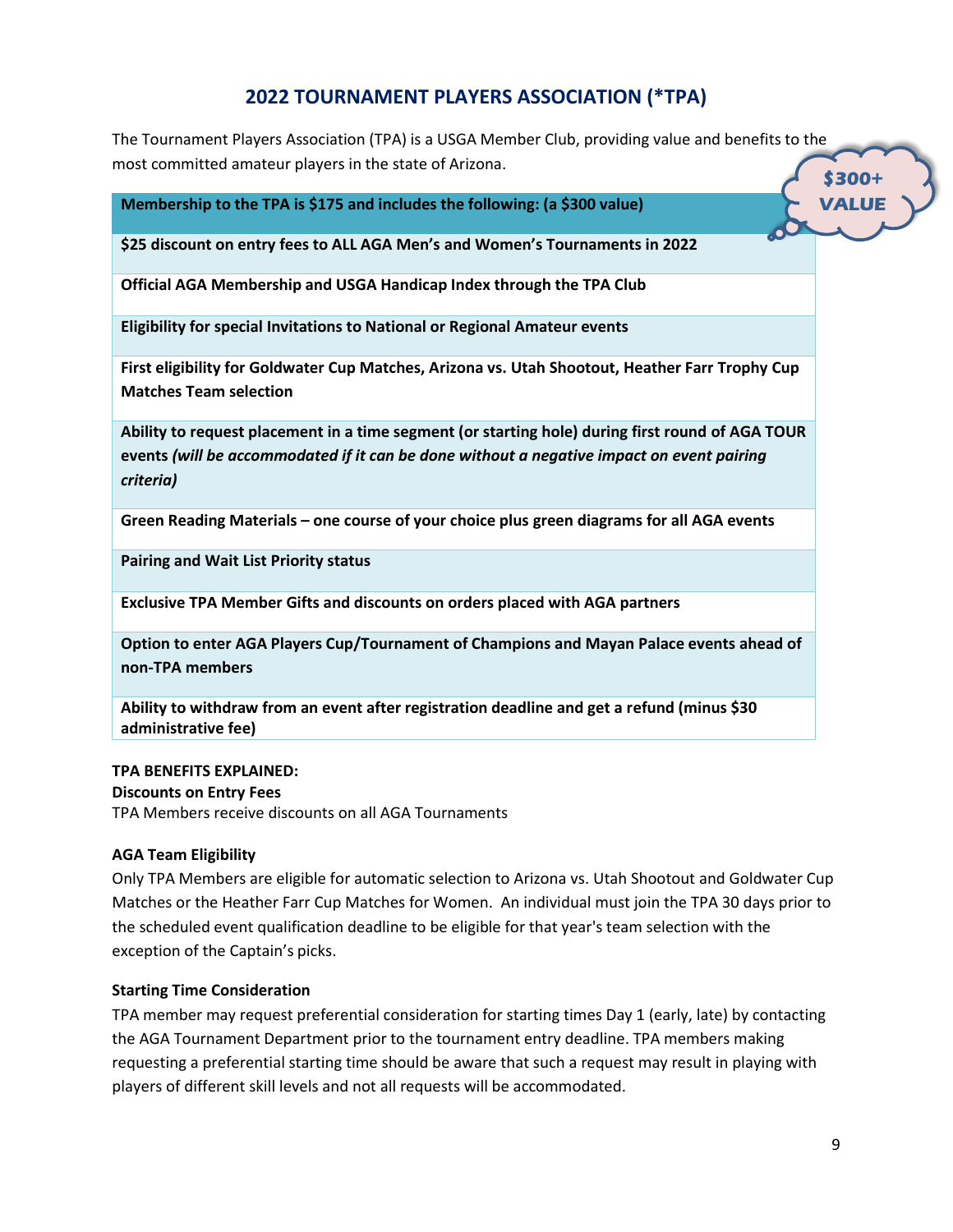#### <span id="page-9-0"></span>**AGA Partnership Benefits**

By placing an order through the AGA with one of our many partners, TPA members can save time and money on their favorite golf suppliers.

## **PLAYER OF THE YEAR – INFORMATION AND POINTS**

- 1. Players of the Year Points are accumulated during the calendar year.
- 2. A player's Division for the given year is determined by his/her age as of the first day of January.
- 3. If a player's birthdate creates eligibility for another Division, the player may compete for a trophy in any event for which his/her age makes them eligible but may gain points only through the Division in effect as of January 1 for the year. Points accumulated cannot be transferred from one Division to another within the same year.
- 4. Any player competing in an Open Event will earn points in the appropriate Age Division determined by the score returned in the event. In Divisional events, players will be asked to select the playing division and will earn points only in that division.
	- Majors all Majors are Open Division only.
	- Tour Events You may earn both Open and age division points.
- 5. Open Division play does not displace Age Division points assignments.
- 6. Points are available for players in USGA Championships and International events with AGA Invitations (i.e. Peru, Mexican Amateur)
- 7. Players Qualifying for USGA events receive points according to the published criteria. AGA is responsible for charting points gained in Arizona qualifiers. Those players qualifying in other locations are responsible to notify the AGA within 30 days of qualifying to receive points. Points are awarded in the year of play.
- 8. In the Arizona State Open, points are determined by the order of finish of the amateurs entered. (All who make the cut in the Arizona Open earn points.)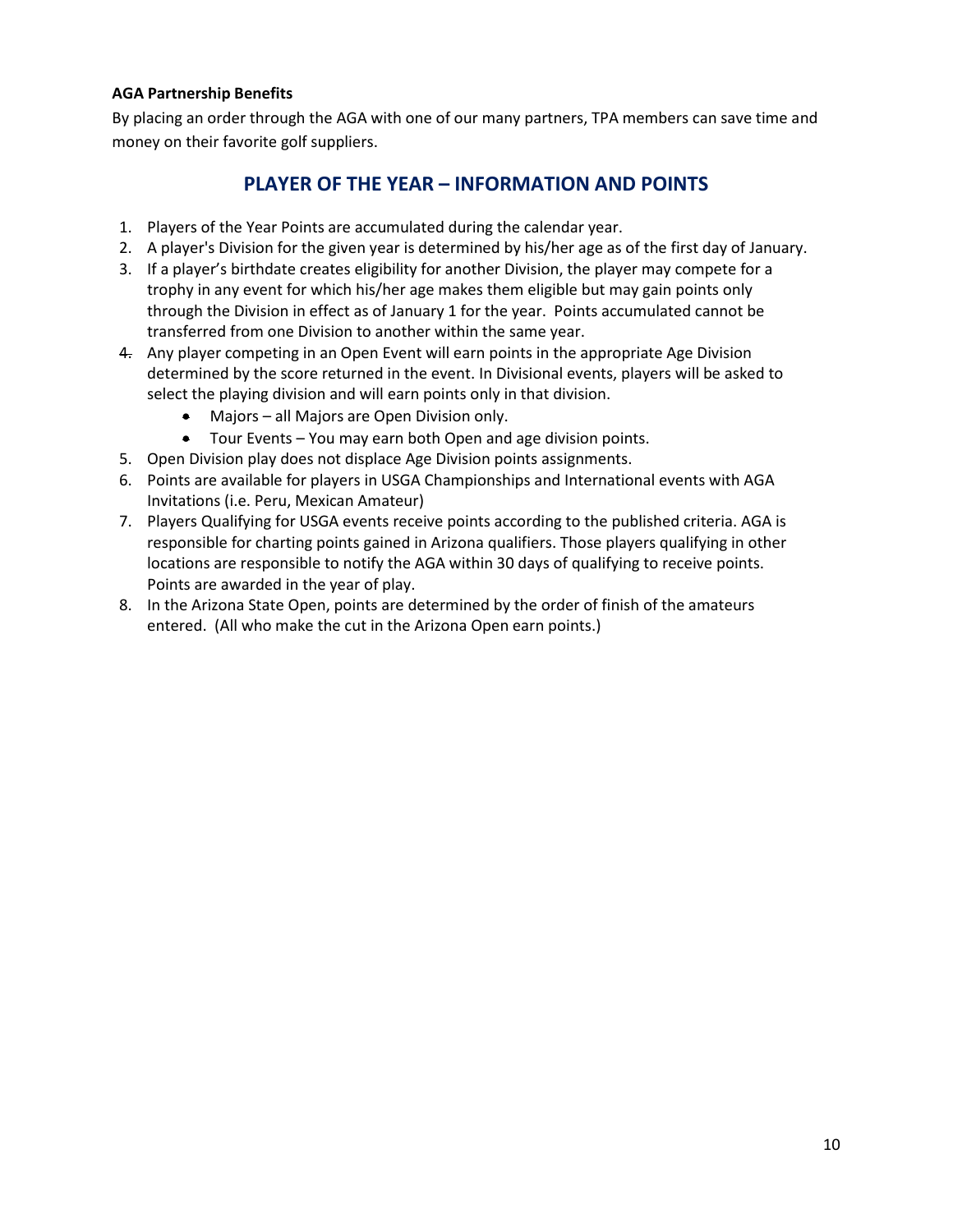## **PLAYERS OF THE YEAR AND POINTS CHARTS**

<span id="page-10-0"></span>With the conclusion of the AGA Year End Players Cup/Tournament of Champions, the Points leaders in each Division will earn Player of the Year title.

## **Points for AGA Stroke Play Events**

*(\* Points for partner events are split between the two players.)*

| <b>Rank</b>    | <b>AZ Stroke Play,</b><br><b>Women's Stroke</b><br>Play, AZ Mid-<br><b>Amateur and AGA</b><br>Championship | <b>Arizona Four-</b><br><b>Ball</b><br>Championship<br>and Women's<br><b>Four-Ball</b><br>Championship | Players Cup,<br><b>Divisional Stroke</b><br><b>Play and Women's</b><br><b>Senior</b><br><b>Stroke Play</b> | <b>AGA Open Events and</b><br><b>Women's Two-Day</b><br><b>Partner Events</b> | <b>One Day</b><br><b>Events</b> |
|----------------|------------------------------------------------------------------------------------------------------------|--------------------------------------------------------------------------------------------------------|------------------------------------------------------------------------------------------------------------|-------------------------------------------------------------------------------|---------------------------------|
| <b>Place</b>   | <b>Points</b>                                                                                              | <b>Points</b>                                                                                          | <b>Points</b>                                                                                              | <b>Points</b>                                                                 | <b>Points</b>                   |
| $\mathbf{1}$   | 750                                                                                                        | 600                                                                                                    | 500                                                                                                        | 400                                                                           | 150                             |
| $\overline{2}$ | 650                                                                                                        | 500                                                                                                    | 390                                                                                                        | 312                                                                           | 118                             |
| 3              | 600                                                                                                        | 450                                                                                                    | 344                                                                                                        | 275                                                                           | 105                             |
| $\overline{4}$ | 550                                                                                                        | 400                                                                                                    | 304                                                                                                        | 243                                                                           | 92                              |
| 5              | 500                                                                                                        | 350                                                                                                    | 268                                                                                                        | 215                                                                           | 82                              |
| 6              | 475                                                                                                        | 325                                                                                                    | 237                                                                                                        | 189                                                                           | 72                              |
| $\overline{7}$ | 450                                                                                                        | 300                                                                                                    | 209                                                                                                        | 167                                                                           | 63                              |
| $\,8\,$        | 425                                                                                                        | 275                                                                                                    | 184                                                                                                        | 148                                                                           | 56                              |
| 9              | 400                                                                                                        | 255                                                                                                    | 163                                                                                                        | 130                                                                           | 49                              |
| 10             | 375                                                                                                        | 235                                                                                                    | 144                                                                                                        | 115                                                                           | 44                              |
| 11             | 350                                                                                                        | 215                                                                                                    | 127                                                                                                        | 102                                                                           | 39                              |
| 12             | 325                                                                                                        | 200                                                                                                    | 112                                                                                                        | 90                                                                            | 34                              |
| 13             | 300                                                                                                        | 185                                                                                                    | 99                                                                                                         | 79                                                                            | 30                              |
| 14             | 280                                                                                                        | 170                                                                                                    | 87                                                                                                         | 70                                                                            | 27                              |
| 15             | 260                                                                                                        | 160                                                                                                    | 77                                                                                                         | 62                                                                            | 24                              |
| 16             | 240                                                                                                        | 150                                                                                                    | 68                                                                                                         | 55                                                                            | 21                              |
| 17             | 220                                                                                                        | 140                                                                                                    | 60                                                                                                         | 48                                                                            | 18                              |
| 18             | 200                                                                                                        | 135                                                                                                    | 53                                                                                                         | 43                                                                            | 16                              |
| 19             | 180                                                                                                        | 130                                                                                                    | 47                                                                                                         | 38                                                                            | 14                              |
| 20             | 170                                                                                                        | 125                                                                                                    | 42                                                                                                         | 33                                                                            | 13                              |
| 21             | 160                                                                                                        | 120                                                                                                    | 37                                                                                                         | 29                                                                            | 11                              |
| 22             | 150                                                                                                        | 115                                                                                                    | 32                                                                                                         | 26                                                                            | 10                              |
| 23             | 145                                                                                                        | 110                                                                                                    | 29                                                                                                         | 23                                                                            | 9                               |
| 24             | 140                                                                                                        | 105                                                                                                    | 25                                                                                                         | 20                                                                            | 8                               |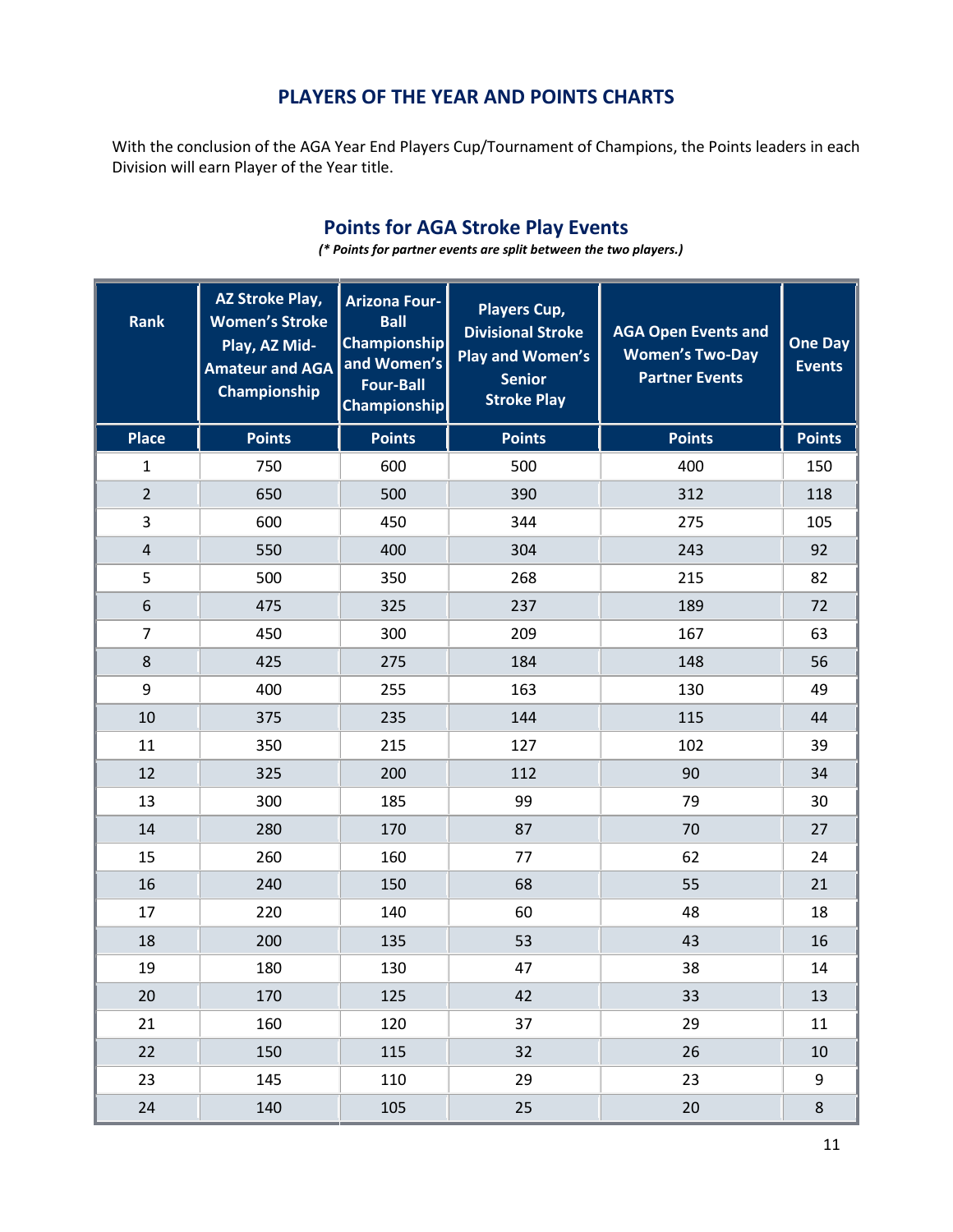| 25          | 135             | 100    | $22\,$     | $18\,$                  | $\overline{7}$ |
|-------------|-----------------|--------|------------|-------------------------|----------------|
| $26\,$      | 130             | 95     | 20         | 16                      | $\overline{6}$ |
| 27          | 125             | 90     | 18         | $14\,$                  | 5              |
| 28          | 120             | 85     | ${\bf 16}$ | $13\,$                  | 5              |
| 29          | 115             | 80     | 14         | $11\,$                  | 5              |
| $30\,$      | 110             | 75     | 12         | 10                      | 5              |
| 31          | 105             | 72     | 11         | $\boldsymbol{9}$        | 5              |
| 32          | 100             | 69     | $10\,$     | $\,8\,$                 | 5              |
| 33          | 95              | 66     | $10\,$     | $\overline{7}$          | 5              |
| 34          | $90\,$          | 63     | $10\,$     | $\sqrt{6}$              | 5              |
| 35          | 85              | 60     | $10\,$     | $\boldsymbol{6}$        | 5              |
| 36          | 80              | 57     | $10\,$     | $\overline{5}$          | 5              |
| 37          | 75              | 54     | $10\,$     | 5                       | 5              |
| 38          | 70              | 51     | $10\,$     | 5                       | 5              |
| 39          | 65              | 48     | $10\,$     | 5                       | 5              |
| 40          | 60              | 45     | $10\,$     | 5                       | 5              |
| 41          | 55              | 42     | $10\,$     | 5                       | 5              |
| 42          | 50              | 39     | $10\,$     | 5                       | 5              |
| 43          | 45              | 36     | $10\,$     | 5                       | 5              |
| $44\,$      | 40              | 33     | $10\,$     | 5                       | 5              |
| 45          | 35              | $30\,$ | $10\,$     | 5                       | 5              |
| 46          | 30 <sub>o</sub> | 27     | $10\,$     | 5                       | 5              |
| 47          | 30 <sub>o</sub> | 25     | $10\,$     | 5                       | 5              |
| 48          | 30 <sub>o</sub> | $25\,$ | $10\,$     | $\overline{\mathbf{5}}$ | 5              |
| 49          | 30 <sub>o</sub> | 25     | $10\,$     | 5                       | 5              |
| 50          | 30              | 25     | $10\,$     | 5                       | 5              |
| 51          | 30              | 25     | --         | --                      | --             |
| 52          | 30              | 25     | --         | --                      |                |
| 53          | 30              | 25     | $-\,$ $-$  | $-\,$                   | --             |
| 54          | 30              | 25     | --         | --                      |                |
| 55          | 30              | 25     | $-\,$ $-$  | --                      | --             |
| 56          | 30              | 25     | --         | --                      |                |
| 57          | 30 <sup>°</sup> | 25     | $-\,$ $-$  | $-\,$                   | --             |
| 58          | 30              | 25     | --         | --                      | --             |
| 59          | 30 <sup>°</sup> | 25     | --         | --                      | --             |
| 60/Cut Made | 30 <sub>o</sub> | 25     | --         | --                      |                |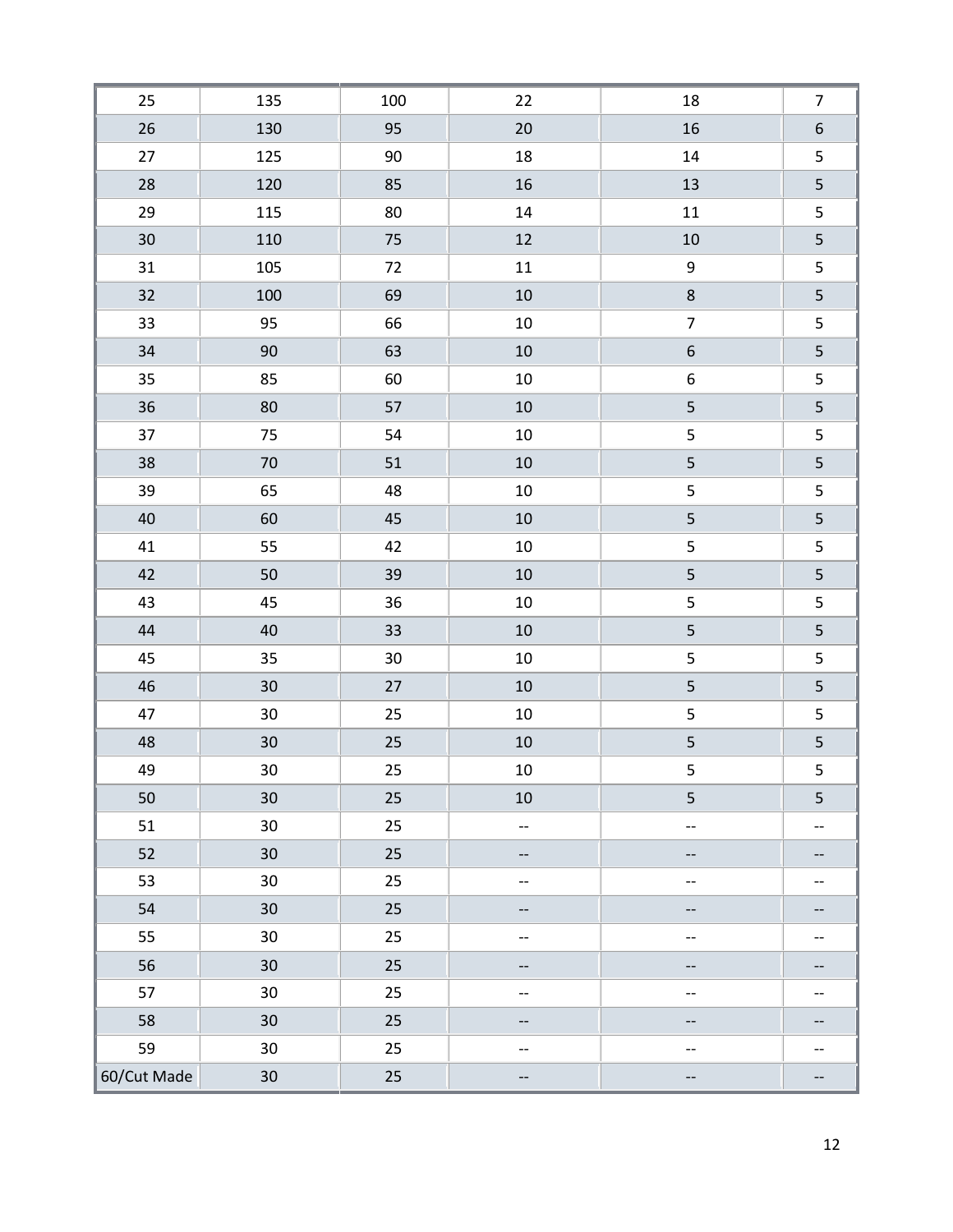|                  | <b>AZ Amateur</b> | <b>Divisional</b><br><b>Match Play and</b><br><b>Women's Match Play</b> |
|------------------|-------------------|-------------------------------------------------------------------------|
| <b>Place</b>     | <b>Points</b>     | <b>Points</b>                                                           |
| Champion         | 750               | 500                                                                     |
| Runner-Up        | 600               | 400                                                                     |
| Semi-Finalist    | 450               | 300                                                                     |
| Quarter-Finalist | 350               | 200                                                                     |
| Round of 16      | 250               | 100                                                                     |
| Round of 32      | 150               | 50                                                                      |
| Round of 64      | 75                |                                                                         |
| Medalist         | 200               | 100                                                                     |

## **Points for AGA Match Play Events**

## **Points for USGA Qualifying Rounds and International Invitationals**

## **with AGA Participation**

| <b>USGA Qualifying Rounds and</b><br><b>International Invitational with AGA Participation</b><br>(highest point value, not cumulative) |               |  |
|----------------------------------------------------------------------------------------------------------------------------------------|---------------|--|
|                                                                                                                                        | <b>Points</b> |  |
| Qualifiers (for local or regional qualifying)                                                                                          | 300           |  |
| <b>Exempt from Qualifying</b>                                                                                                          | 300           |  |
| US Open Sectional qualifying                                                                                                           | 450           |  |
| Making Cut/Match Play in USGA Championships                                                                                            | 600           |  |
| Top Ten Finish Stroke Play/Quarter Finalist Match Play (total)                                                                         | 850           |  |
| Champion                                                                                                                               | 1000          |  |
| Participation in International / Pacific Coast                                                                                         | 100           |  |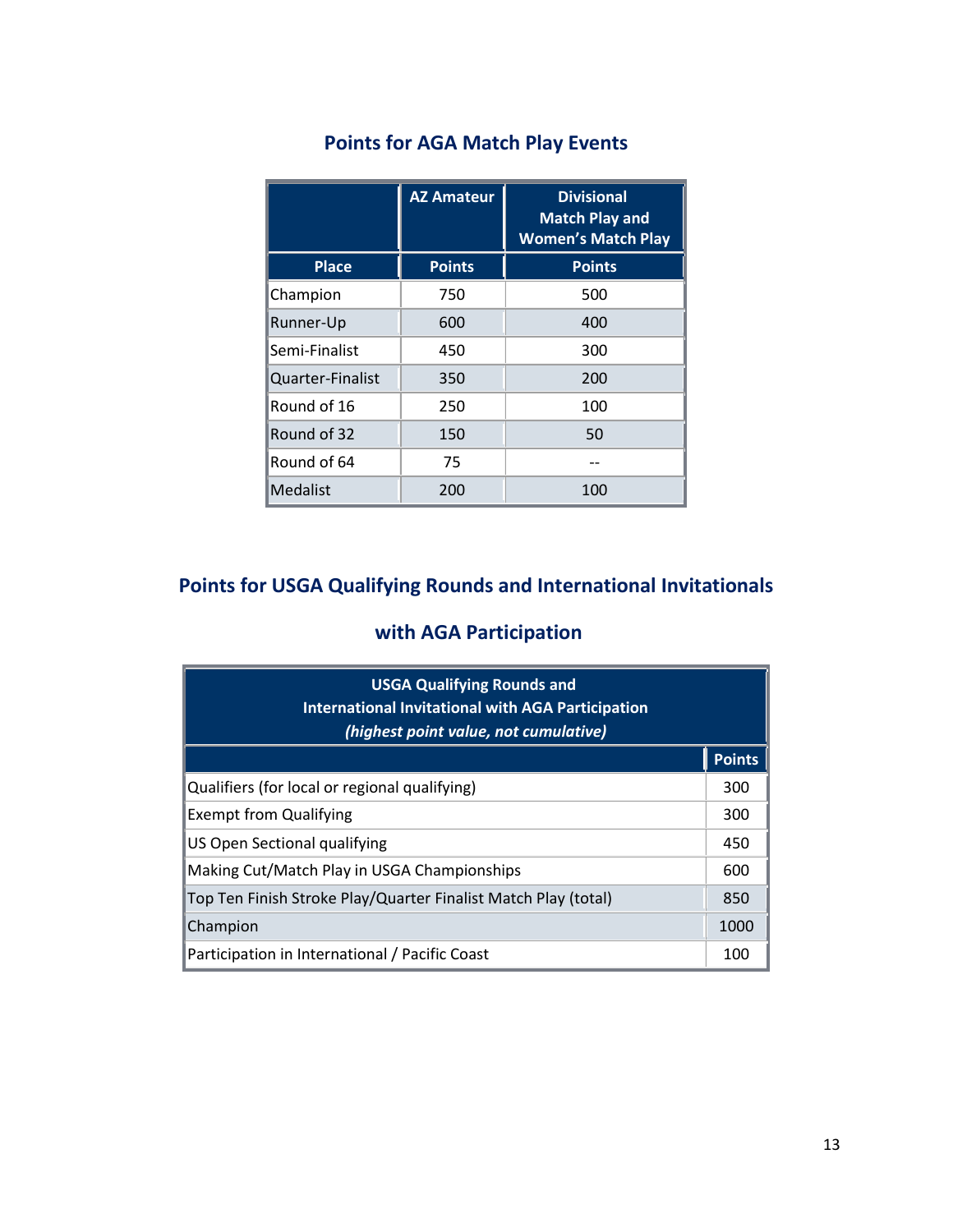## **Points for Sanctioned Events**

**(***Points for team events are split between the players.)*

| <b>Sanctioned Events</b> |        |                    |  |
|--------------------------|--------|--------------------|--|
| <b>Place</b>             | Type I | <b>Type II</b>     |  |
| $\mathbf{1}$             | 400    | 200                |  |
| $\overline{2}$           | 350    | 175                |  |
| 3                        | 300    | 150                |  |
| $\pmb{4}$                | 275    | 125                |  |
| 5                        | 250    | 115                |  |
| 6                        | 225    | 105                |  |
| $\overline{7}$           | 200    | 100                |  |
| 8                        | 175    | 95                 |  |
| 9                        | 150    | 90                 |  |
| 10                       | 125    | 85                 |  |
| 11                       | 100    | $\mathsf X$        |  |
| 12                       | 75     | $\pmb{\mathsf{X}}$ |  |
| All Others               | 50     | $\pmb{\mathsf{X}}$ |  |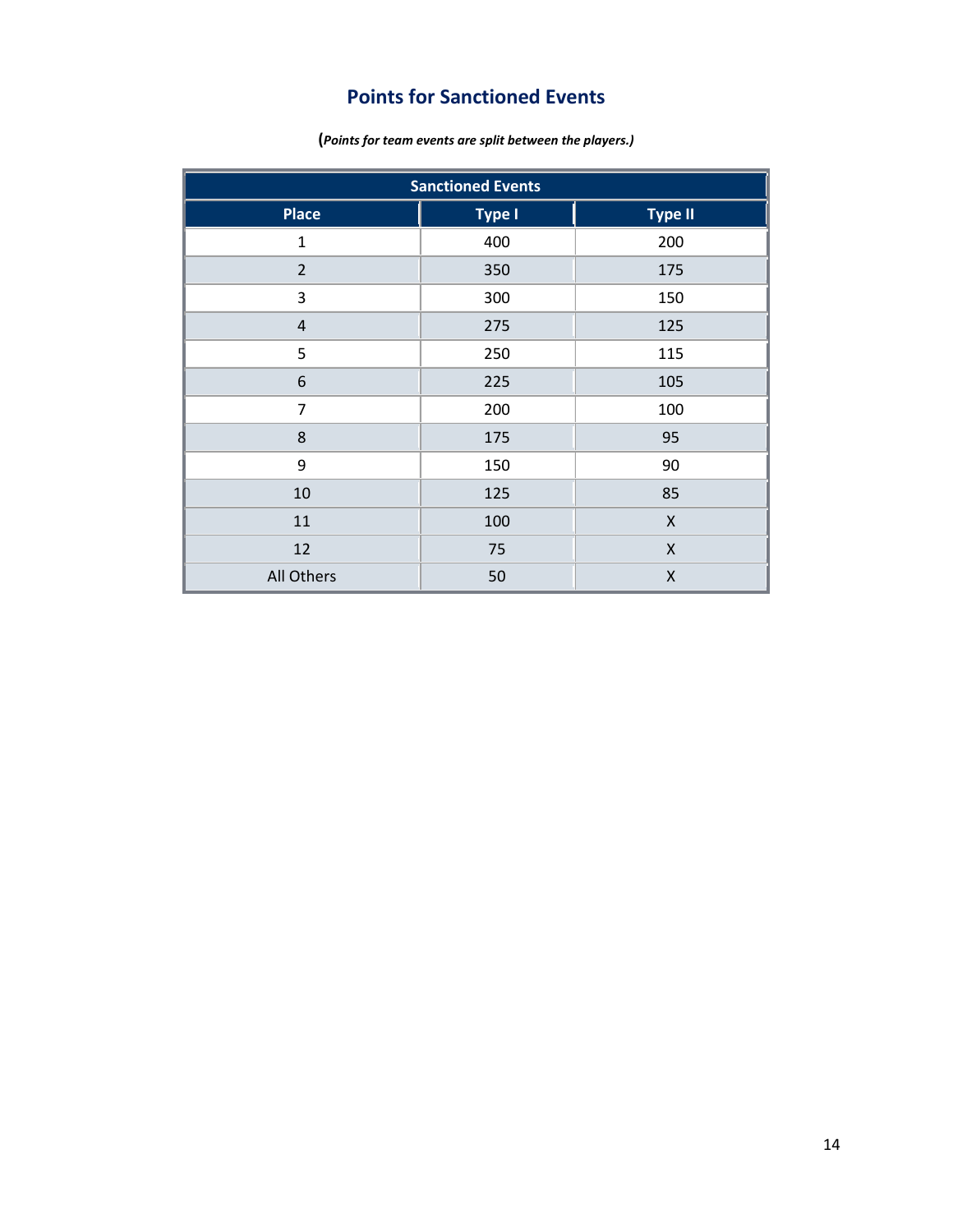## **PLAYER OF THE YEAR AWARDS CRITERIA**

#### <span id="page-14-0"></span>**Player of the Year**

The AGA Player of the Year Awards were established in 1986 to recognize the player who, during a current AGA Tournament season, has the most consistent and outstanding record. Awards are given in each Division.

Minimum participation to qualify for consideration for Men's Player of the Year: Five total events or three AGA Championships to be eligible.

- **1. Men's Player of the Year:** The top three (3) positions on the Player of the Year Points List will qualify as candidates. The winner will be determined by the following criteria in order:
	- 1) Year-end points system
		- $\circ$  First Place = 20 points
		- $\circ$  Second Place = 17 points
		- $\circ$  Third Place = 15 points
	- 2) Major Tournament Ranking
		- o Arizona Amateur (16 spots) = 20-16-12-12-10-10-10-10-10-8-8-8-8-8-8-8
		- o Arizona Stroke Play (10 spots) = 16-13-11-10-9-8-7-6-5-4
		- o Arizona Mid-Amateur (10 spots) = 16-13-11-10-9-8-7-6-5-4
		- o AGA Championship (10 spots) = 16-13-11-10-9-8-7-6-5-4
		- o AGA Four-Ball Championship (10 spots) = 14-12-10-9-8-7-6-5-4-3
		- $\circ$  Players Cup Championship (5 spots) = 10-8-7-6-5
		- o Arizona Women's Stroke Play (10 spots) = 16-13-11-10-9-8-7-6-5-4
		- o Arizona Senior Women's Stroke Play (10 spots) = 16-13-11-10-9-8-7-6-5-4
	- 3) AGA Tournaments / Tour Events
		- $\circ$  First Place = 8 points
		- $\circ$  Second through Fifth Place = 4 points
	- 4) Sanctioned events
		- $\circ$  First Place = 4 points
	- 5) Mayfair award winner = 10 points
	- 6) USGA Qualifier / Events
		- o Qualify for USGA National Event = 5 points
		- $\circ$  Make the Match Play Field = 7 points
		- $\circ$  Reach Round of 16 or better = 10 points
	- 7) In the event of a tie, total year-end points will break the tie.
- **2. Divisional Players of the Year:** The Player of the Year within each Division will be determined by the year-long points list in each Division, to include Masters, Seniors and Legends. Points for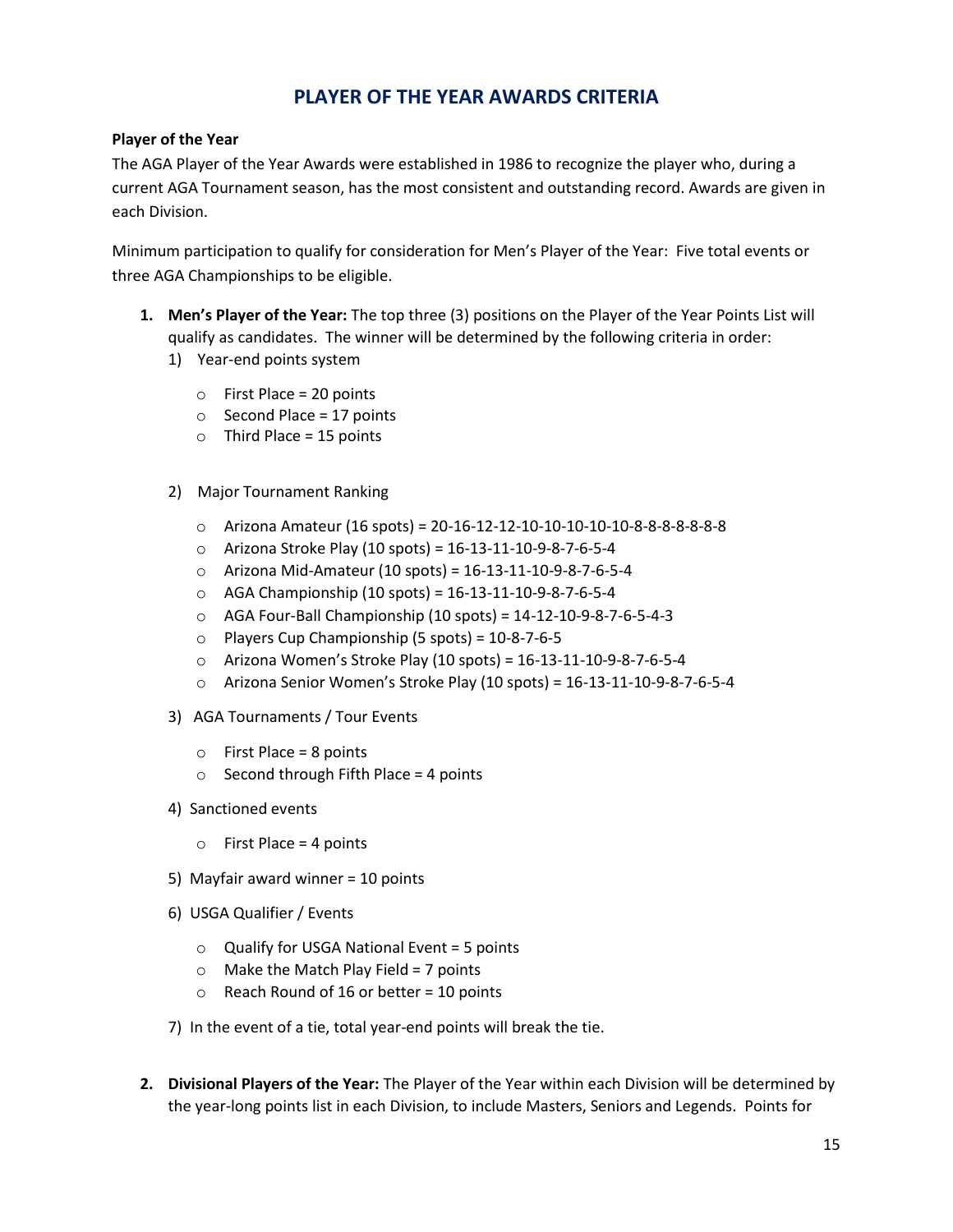year-end total for each Division will be an aggregate of ALL points earned from ANY event played, including OPEN events. To be eligible, a player must compete in his division in a minimum of two divisional events.

- **3. Women's Player of the Year:** The Women's Player of the Year will be determined by the yearlong points list. To be eligible, a player must compete in a minimum of three AGA women's events, including one AGA Women's Championship.
- **4. Women's Senior Player of the Year:** The Senior Player of the Year for women age 50 and older will be determined by the year-long points list. To be eligible, a player must compete in a minimum of three AGA events, including one AGA Women's Championship.

#### **Mayfair Award**

The Mayfair Award was created in 1988 to honor the Member with the lowest weighted scoring average at the end of each year. To be eligible, a player must complete in at least:

- 1) One USGA Qualifying round in Arizona and at least two AGA Major Championships; or
- 2) Compete in at least one USGA Qualifying round in Arizona, at least one AGA Major Championship and a collegiate championship in Arizona. \*Withdrawal for any reason after beginning play in a qualifying event voids eligibility.

Events for inclusion: AGA TOUR Events (Open Division only), USGA Qualifiers hosted in Arizona, USGA Championships (if applicable, stoke play rounds only), Collegiate Championships of Arizona Schools: ASU, U of A, and GCU; Southwestern Amateur (when hosted in Arizona); Pacific Coast Amateur; Arizona Open.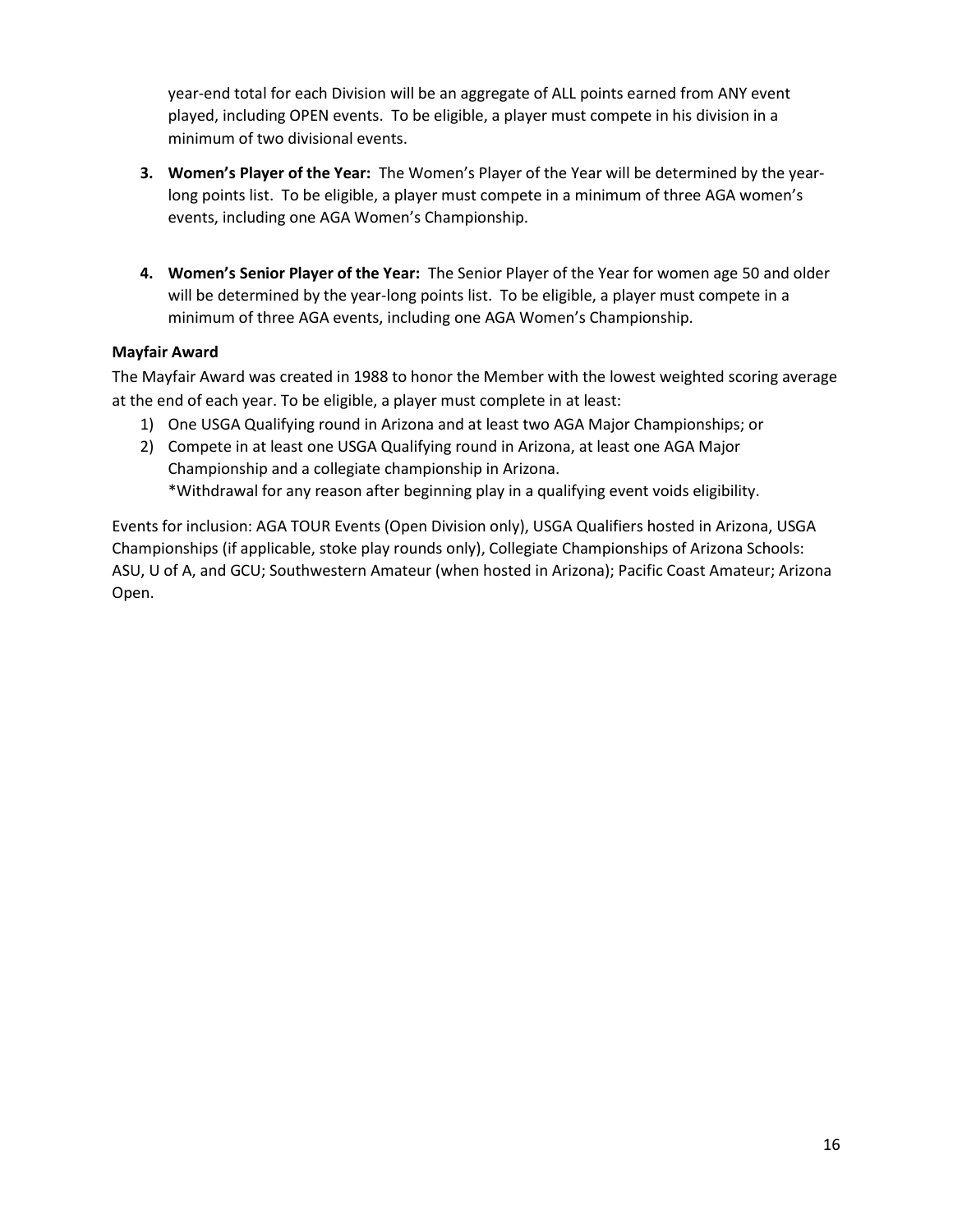## **2022 TEAM EVENTS**

#### <span id="page-16-0"></span>**INTERNATIONAL TEAM INVITATIONAL**

Lima Golf Club Lima, Peru

Two players will represent the Arizona Golf Association with 23 other countries/associations. The 72 hole competition is a team event counting all four rounds for each player, the total being the Team score. European teams include England, Ireland, St. Andrews, and the R&A. Players are generally among the best of each country/association.

The AGA is one of four to six North American teams invited. The cost per player is airfare only. AGA covers the entry fee, uniforms, room, local transfers, meals and caddie fees. If a player desires to take a guest, the room cost will be that of a single room for all six nights, determined at the time of the request when a deposit must be made. Hotel Information: hotelcountry.com. Team members are determined by invitation of the Trustees. Bonus Players Cup Points are available.

Contact the AGA for consideration.

#### **HEATHER FARR TROPHY MATCHES (Women)**

Date to be determined Course to be determined

One teams of twelve players, six Open and six Senior, will be filled according to the following criteria: Eligibility: TPA membership and placement on the respective Points Lists as of June 1, 2022.

If any automatic designee declines the invitation to play, that position will be returned to the Tournament Staff to complete the team(s). The Tournament Staff will do so at its discretion from the AGA members with the intent of fielding the best team possible.

Team Captains: The Player with the highest total on the respective Player of the Year points lists will be the captain for that team. Team uniforms and meals during the event are included in the invitation.

#### **PACIFIC COAST AMATEUR CHAMPIONSHIP**

July 19-22, 2022 Course TBD

The AGA will host three players selected by the Pacific Coast Trustees from Arizona Association members. The Pacific Coast Amateur Management Committee has directed that each Association field a team of their best players using the WAGR and/or Scratch Players list. The selected players will receive uniforms and the entry fee paid by the AGA. In addition, each player may receive a travel stipend determined by the Trustees.

#### **61 st BOB GOLDWATER CUP**

Monday, September 26, 2022 Phoenix Country Club

Two Teams of twelve players each, Open and Senior, will be filled according to the following criteria: Eligibility: TPA membership and placement on the respective Points Lists as of August 15, 2022.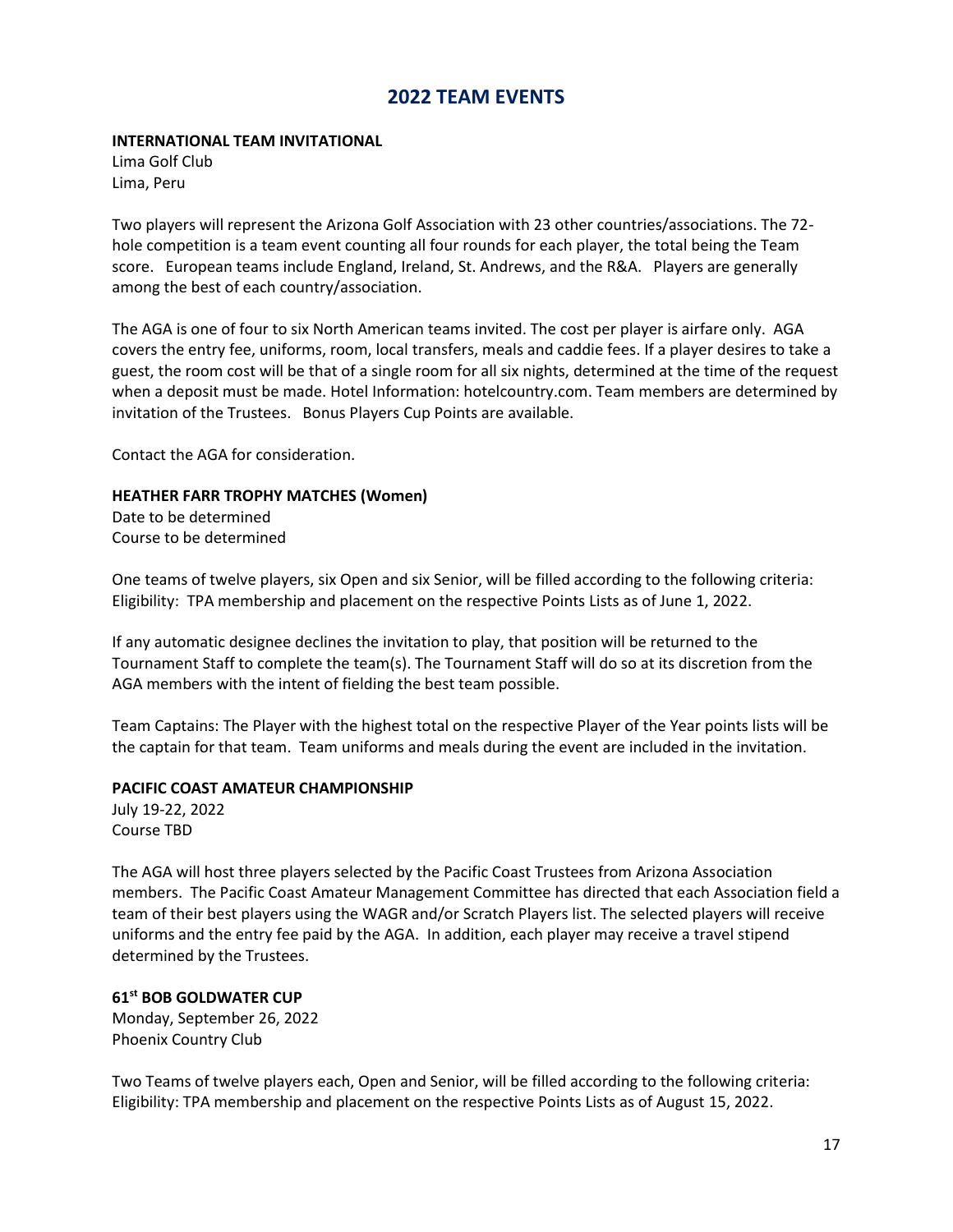**Open Team** Automatic Selection – the top-11 TPA players based on point total from the Open Points Lists will receive automatic team berths. (The final player comes from the Captains pick.)

**Senior Team** Automatic Selection – the top-9 TPA players, age 50 and over, from the combined Masters and Senior Points Lists, and the top two TPA players from the Legends Points List. (The final player comes from the Captains pick.)

If any automatic selection declines the invitation to play, that position will be returned to the Tournament Committee to complete the team(s). The Tournament Committee will do so at its discretion from the AGA members with the intent of fielding the best team possible.

**Team Captains:** The Players with the highest total on the respective Player of the Year Points Lists will be the captain for that team. Each captain may appoint one AGA member at his sole discretion to the team. Eligible captain's picks must be an AGA member in good standing who has played in a minimum of one AGA event in the calendar year. (If an Open or Senior player is unable to play, a replacement will be made from the same age group).

Team uniforms and meals during the event are included in the invitation. A coat and tie dinner honoring Bob Goldwater is mandatory on Sunday evening prior to the event.

#### **ARIZONA VS. UTAH SHOOTOUT**

October 9 – 11, 2022 Hosted by the Utah Golf Association

The Arizona team is comprised of eight at-large TPA members, two senior TPA members (50 years and older) and two women. The following selection criteria will be used: Automatic Selection - The top eight TPA members based on Open Points and top two on Senior Points. Any remaining places will be filled choosing the best players interested from the respective Player of the Year Points List by the AGA Tournament staff. Two women will be selected by AGA Tournament staff based on past performance in individual competitions. (Players on an active college golf team roster are not eligible.)

#### **SOUTHWEST TEAM CHALLENGE / DUAL IN THE DESERT**

December 2022 Las Vegas or Phoenix

Teams are comprised of two Mid-Amateur players (age 25 and older) or two Senior players (age 50 and older). The Dual in the Desert is open to any players with an official USGA handicap in good standing with the AGA. Interested teams may contact the AGA Tournament Staff for more information.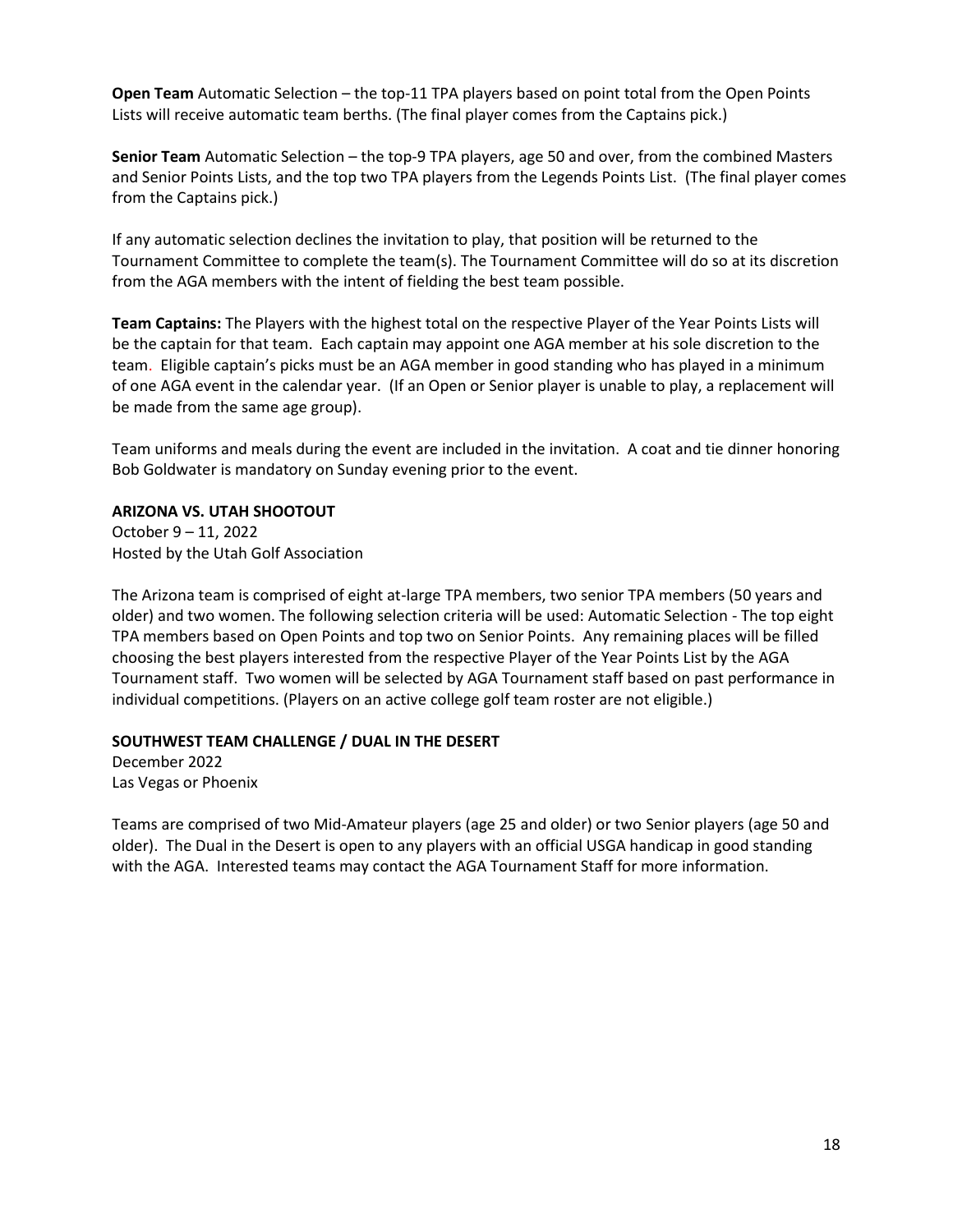## **PLAYER ELIGIBILITY AND ENTRY PROCEDURES**

#### <span id="page-18-0"></span>**ELIGIBILITY FOR PLAY**

Eligible Players

- 1. Members in good standing of the Arizona Golf Association. If the field is not full, non-member golfers may enter a tournament for an additional \$50 entry fee.
- 2. USGA Handicaps are required for any Net competition.
- 3. Members of the Junior Golf Association, The First Tee, or by invitation by the AGA Tournament Staff.
- 4. Members of Arizona collegiate teams if enrolled in the Arizona Collegiate Club.
- 5. Otherwise as may be specified for an individual event (AGA Championship, AGA Father-Son, AGA Parent-Child, Member-Guest events).

#### **HANDICAPS AND TOURNAMENT SCORES**

#### **USGA Handicap Index**

The current USGA Handicap Index, as of the daily revision date stated for the event, will be used to determine the contestant's handicap. At the discretion of the AGA Staff, the lowest handicap of the past 12 months or another determination may be used. Players who have not posted enough scores to establish a USGA Handicap Index or who have not posted recent scores will play to a Course Handicap of zero or lower at the discretion of the AGA.

#### **Handicap Adjustments**

When handicaps are being used for events, there will always be the chance for exceptional performances by certain members that can affect the integrity of the competition. An occasional exceptional round is not out of the ordinary; however, a series of exceptional rounds defies the odds of handicapping statistics.

The AGA reserves the right to adjust a contestant's handicap prior to, during, or after the event at its sole discretion. Should a contestant return a score that falls outside the USGA's estimate of "less than 250-1 odds," that contestant may be assigned a revised handicap in multiple-day events; in single-day events, such will be grounds for modification, and/or re-flighting, or in extreme cases disqualification at the sole discretion of the Committee. Any score "less than 1,500-1 odds" will be reviewed by the Committee to determine if further action should be considered.

If there are specific handicap requirements for entry into an AGA event, they will be posted on the event page on the website at azgolf.org.

#### **Posting Tournament/Competition Scores**

The AGA posts scores for all AGA Members for individual events, including USGA Qualifying Rounds and AGA and USGA Four-Ball events. For all team events, the AGA provides the rating and slope information and requests that all contestants post their own scores as Competition Scores (C-scores). If during random checking it is determined that AGA Members are not posting their C-scores from team events as requested, penalty scores may be posted and/or a suspension from playing events may be imposed by the AGA in accordance with the USGA Handicap System guidelines.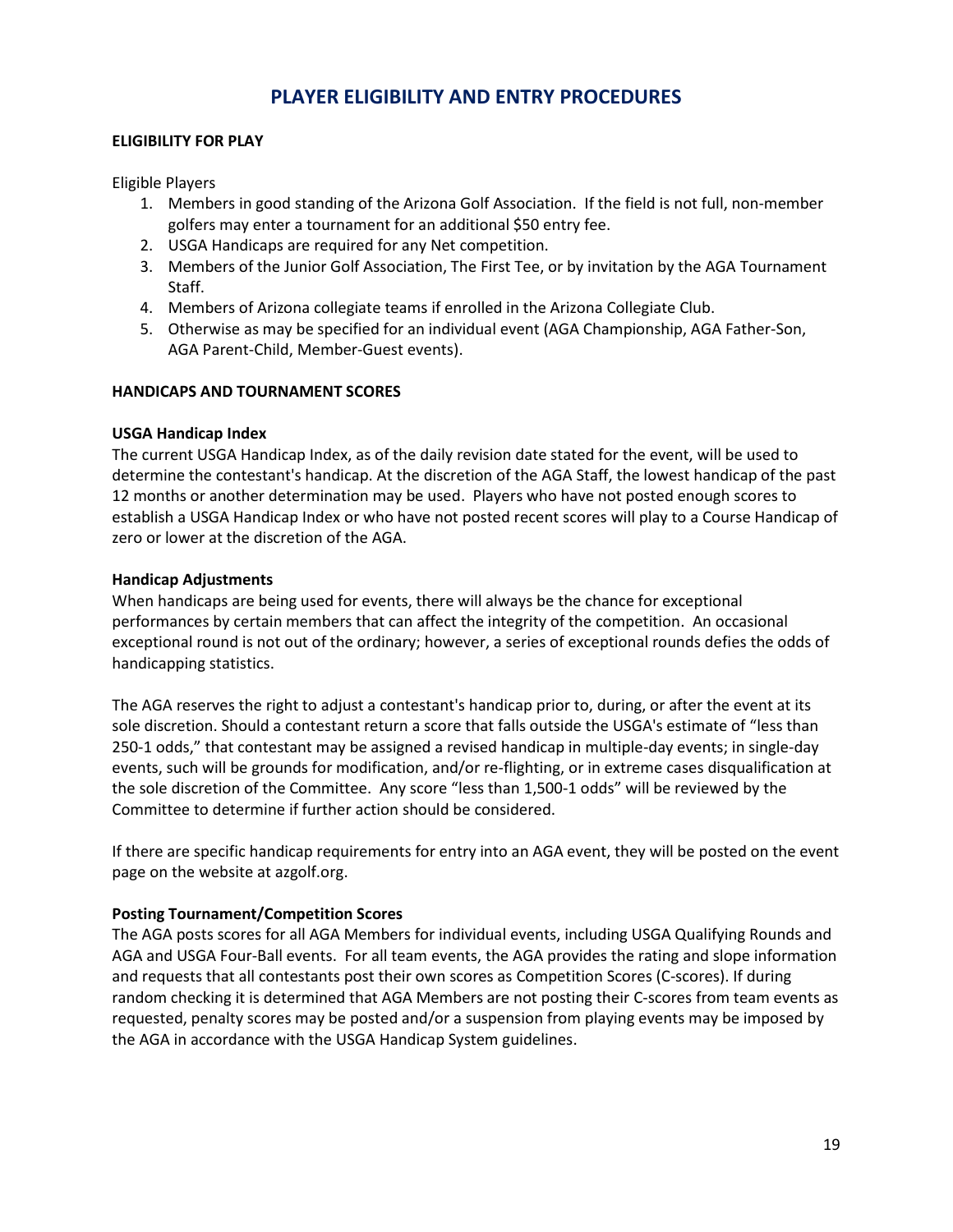#### **EXEMPTIONS**

- 1. Exemptions for AGA Tour events Any such exemptions will be at the discretion of the AGA Tournament Staff upon receipt of a request in writing detailing the reason(s) for the request. Exemptions will be granted only in special circumstances to individuals of great merit.
- 2. Additional exemption provisions for specific events will be posted on the AGA website at **[azgolf.org](http://www.azgolf.org/)**.

#### **Special Exemptions for Arizona Amateur**

- 1. The AGA may grant up to six (6) exemptions. To be eligible for an exemption, a player must submit an Exemption Request form (available on the Tournament Information website) 30 days prior to the entry deadline and have a legitimate conflict that prevents a player from participating in a qualifier. To be eligible, a player must have:
	- a. made the cut in their last participation in the event or
	- b. a proven skill level that would indicate a strong likelihood of making the cut and
	- c. has not already played in one of the qualifying rounds.

The Tournament Committee will review applications received and in their sole determination, issue up to six (6) exemptions.

- 2. Two (2) places are reserved at the sole discretion of the AGA Tournament Staff for players identified prior to the publication of pairings who by their proven playing ability or community visibility would likely compete for the championship and/or add to the quality of the event.
- 3. See entry provisions for Championship-specific additional exemptions given. [LINK]

#### **Host Site Invitations**

AGA Championships – Four (4) places reserved

AGA Tour Events - Two (2) places reserved at discretion of the AGA Tournament staff. Host site invitations are available to members/affiliates of the site who meet any handicap or other event requirements. Standard TPA entry fees must be paid in advance of the issuance of pairings to secure a place.

For all AGA Events, a Host Site must notify the AGA of its invitations prior to the entry deadline.

#### **ENTRY AND WITHDRAWAL PROCEDURES**

#### **Entering a Tournament**

Players wishing to enter an AGA Tournament must either enter on-line via the Golf Genius registration portal prior to 4:00 p.m. on the deadline date specified.

#### **Divisional Events**

The total field size will be published. The order of the waitlist will complete the final field.

#### **Withdrawing from a Tournament**

Members may withdraw from Tournaments by:

- 1. Calling the AGA office during normal business hours; or,
- 2. Calling the Withdrawal Line (602) 944-3035 (ext. 210).

#### **Refunds for Withdrawing after the Entry Deadline**

1. Withdrawals made after the entry deadline will be considered late withdrawals.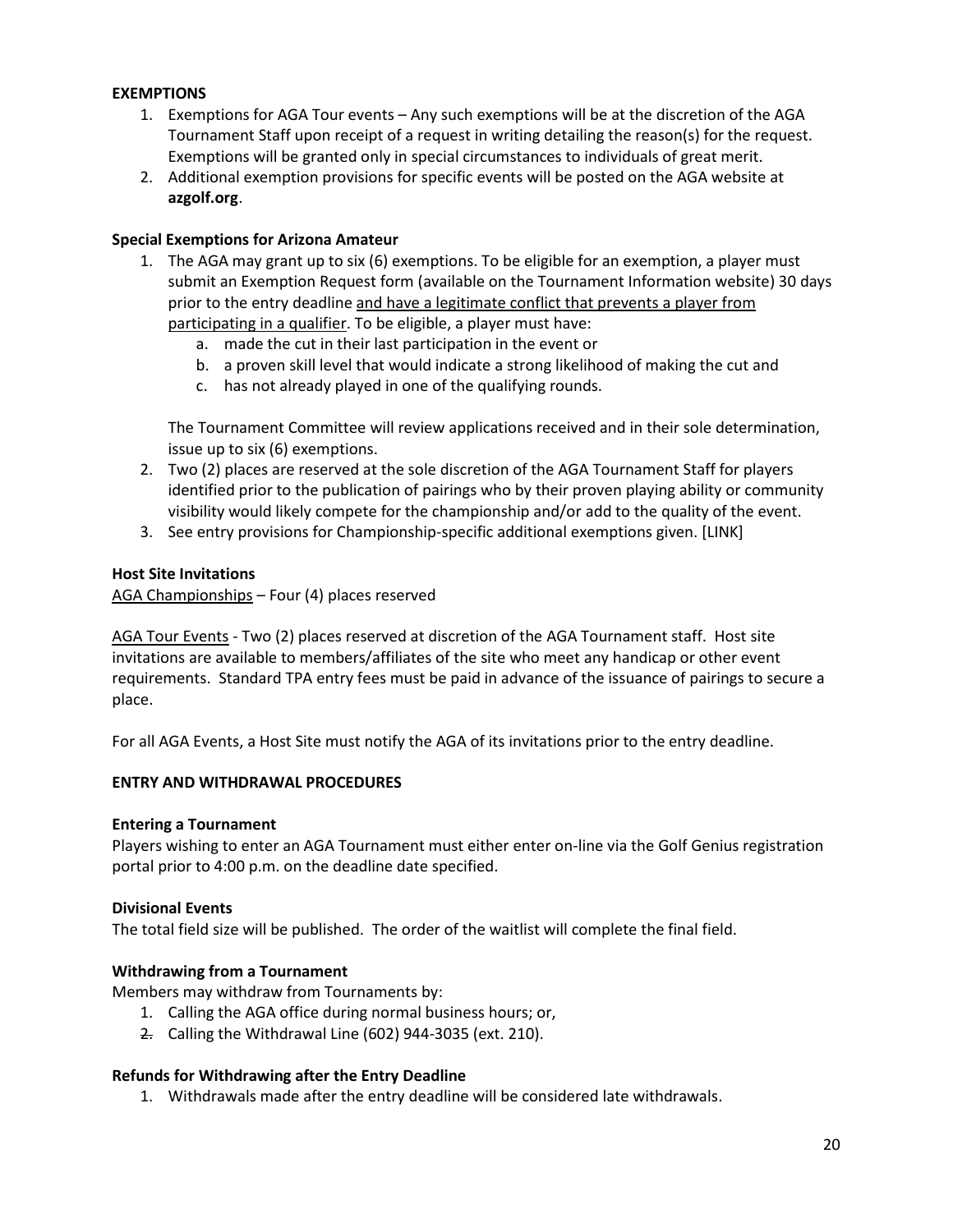- 2. Fees will be returned for a late withdrawal only if the player's position in the field is filled by an player from the wait list. An administrative fee of \$30 will be deducted from the refund, regardless of the reason for the withdrawal.
- 3. A withdrawal made less than three days prior to the first day of the event is not eligible for a refund (except when another player can be substituted).
- 4. TPA Members may withdraw after the entry deadline and receive a refund, minus the \$30 fee.
- 5. No refunds will be made once pairings have been sent, (but may be reviewed by Tournament staff on a case-by-case basis).
- 6. Once a player's starting time has passed prior to the withdrawal, no refund of fees will be made.
- 7. A player may withdraw after the beginning play by speaking directly with an AzRC Rules Official or AGA tournament staff member. Withdrawals without notice may result in suspension from one or more future events. See Failure to Return a Scorecard/No Card below.
- 8. Repeated late withdrawals will subject a player to disciplinary action under the AGA Code of Conduct policy.

#### **FAILURE TO RETURN A SCORECARD/NO CARD**

If a player fails to start when paired in an event without first notifying the AGA Staff, he/she will be suspended for one event for which he/she is eligible unless there are unusual circumstances at the judgment of the Staff.

If a player leaves the course during a round without first notifying Staff and signing the scorecard assigned, he/she will be suspended for the next eligible event.

Multiple occurrences will result in a significant suspension.

#### **WAIT LIST/ALTERNATES**

If an event is over-subscribed prior to the entry deadline, those wishing to enter when the field is filled will be placed on a Wait List. Players who have withdrawn from a tournament will be replaced in the tournament field by the next available player on the tournament's Wait List. The AGA will attempt to contact alternates for the field, but it remains the alternate's responsibility to be available or check with the AGA in order to remain in consideration. If an attempt to contact an alternate is unsuccessful, AGA at its sole discretion may move to the next player on the Wait List. **Note that TPA members receive priority on the Wait List.**

It is the Players' responsibility to be aware of their wait list status. There is no penalty for removing a name from the Wait List at any time, provided the player has not already gained access into the tournament field.

In some cases, there may be playing opportunities created by players who no-show the day of the tournament. The AGA will attempt to fill open places in an event up to the available starting time. Nonconfirmed players at a site must check in with the AGA tournament staff on arrival and to be added to the same day wait list into the field and notified onsite, should an opening become available. If multiple non-confirmed players are present, the order of the same day wait list governs.

#### **Order of Wait List**

The order of the Wait List will govern access according to the following:

1. Major Championships: a) Exempt player withdrawals will be first replaced by exempt players in the order of the Wait List; if none, the general Wait List will determine access; b) Non-exempt player withdrawals will be replaced by the first available player.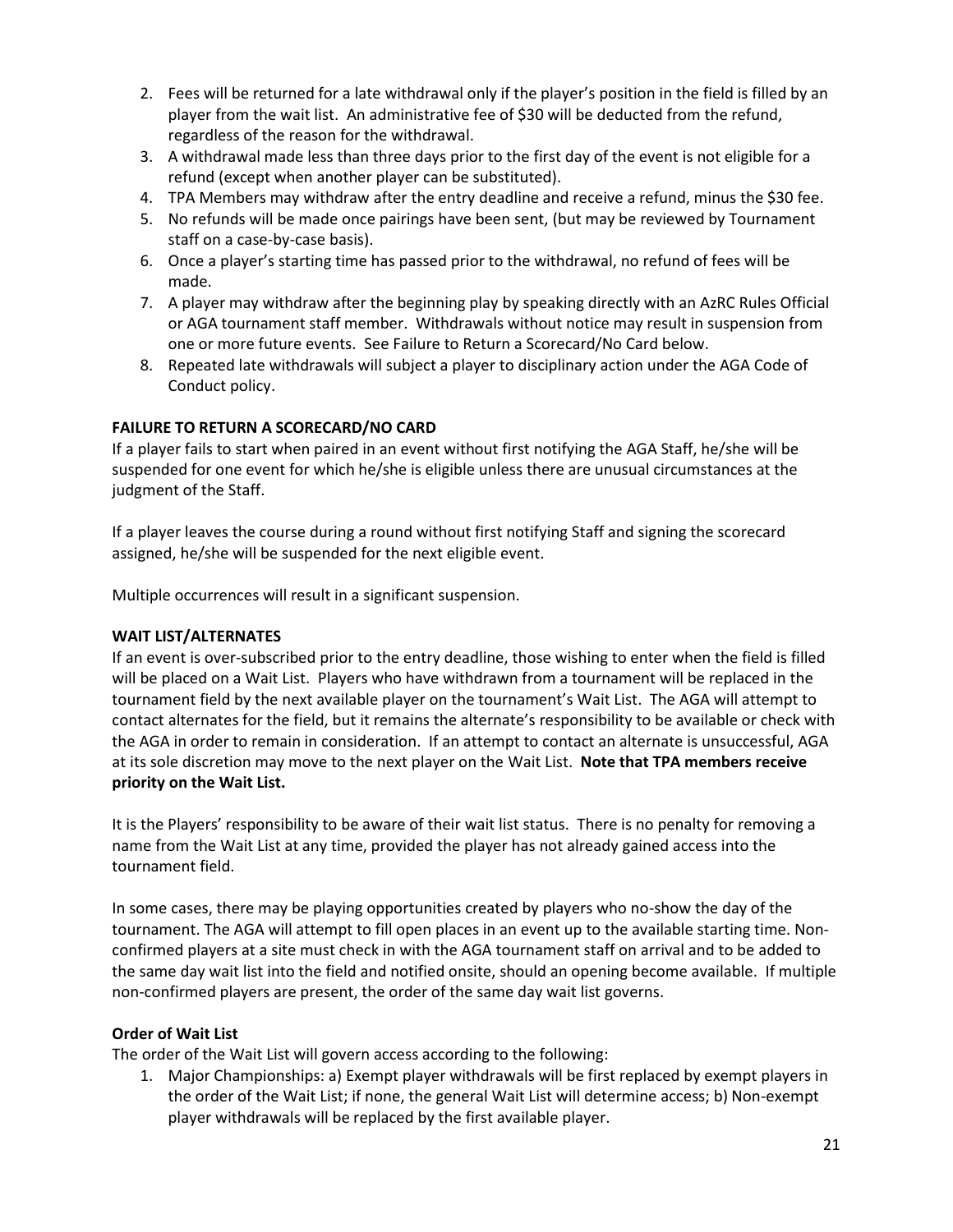- <span id="page-21-0"></span>2. Tour events: After the entry deadline, vacancies will be filled first by TPA members in the order of the wait list; after deadline, the next player on the wait list.
- 3. Divisional events: Each Division shall have a wait list. Withdrawals from any Division shall first be replaced by alternates from that Division, with TPA members receiving first consideration.

## **TOURNAMENT ADMINISTRATION AND CONDUCT**

#### **PAIRINGS, STARTING TIMES AND TIES**

#### **Pairings**

Pairings are done at the discretion of Staff based on the event being played and quality of field. Pairings by TPA membership, handicap Index and/or past performance may be used to separate the field into pairings groups. Assignments of players within groups are done randomly to offer each player an opportunity to play with a variety of other players of similar ability. **No specific pairing preference requests will be honored to protect the integrity of the competition.**

#### **Match Play Brackets**

The number of players in match-play brackets is determined by the size of the field attempting to qualify for a given event or Division. When match play is preceded by stroke-play qualifying, the bracket size will never be larger than the number of players attempting to qualify and will be the largest of 4, 8, 16, 32, 64 the qualifying field allows. When players are seeded in advance of play or in lieu of qualifying, the lowest seeds will receive byes in the first match play round if the size of the field is less than the bracket size. Specific events may provide an alternate means of qualifying players or determining byes and will be stated in the event information.

#### **Starting Times**

Starting times for AGA-administered events will be available approximately two days prior to the first round. Players may visit the Golf Genius website. Expected starting time ranges that are known in advance are listed on entry forms (but are subject to change). TPA members may request placement in a time segment and will be accommodated if it can be done without a negative impact on event pairing criteria.

#### **Official Time**

The official time is determined by the National Institute of Standards and Technology's WWVB Radio Signal from the USA Atomic Clock. The official time is the time on the clock at your starting tee. Clocks located on the driving range, clubhouse, or elsewhere are unofficial. Official time is also available from the Bureau of Standards (303) 499-7111.

#### **Play-Off or Ties**

In the event of a tie for first place in a Tournament, the winner shall be determined by a hole-by-hole play-off if possible. The play-off will begin as soon as practicable once the participants are officially determined. Should darkness, weather or other conditions prevent completion of a playoff on the final day of the tournament, one of the following options will be employed at the sole discretion of AGA staff:

- 1. Conduct a playoff on the following morning, or at a time agreeable to all participants;
- 2. USGA Rules of Golf method of settling ties, Appendix I;
- 3. Conduct a chip-off or similar method if acceptable to all participants;
- 4. Declare Co-Champions.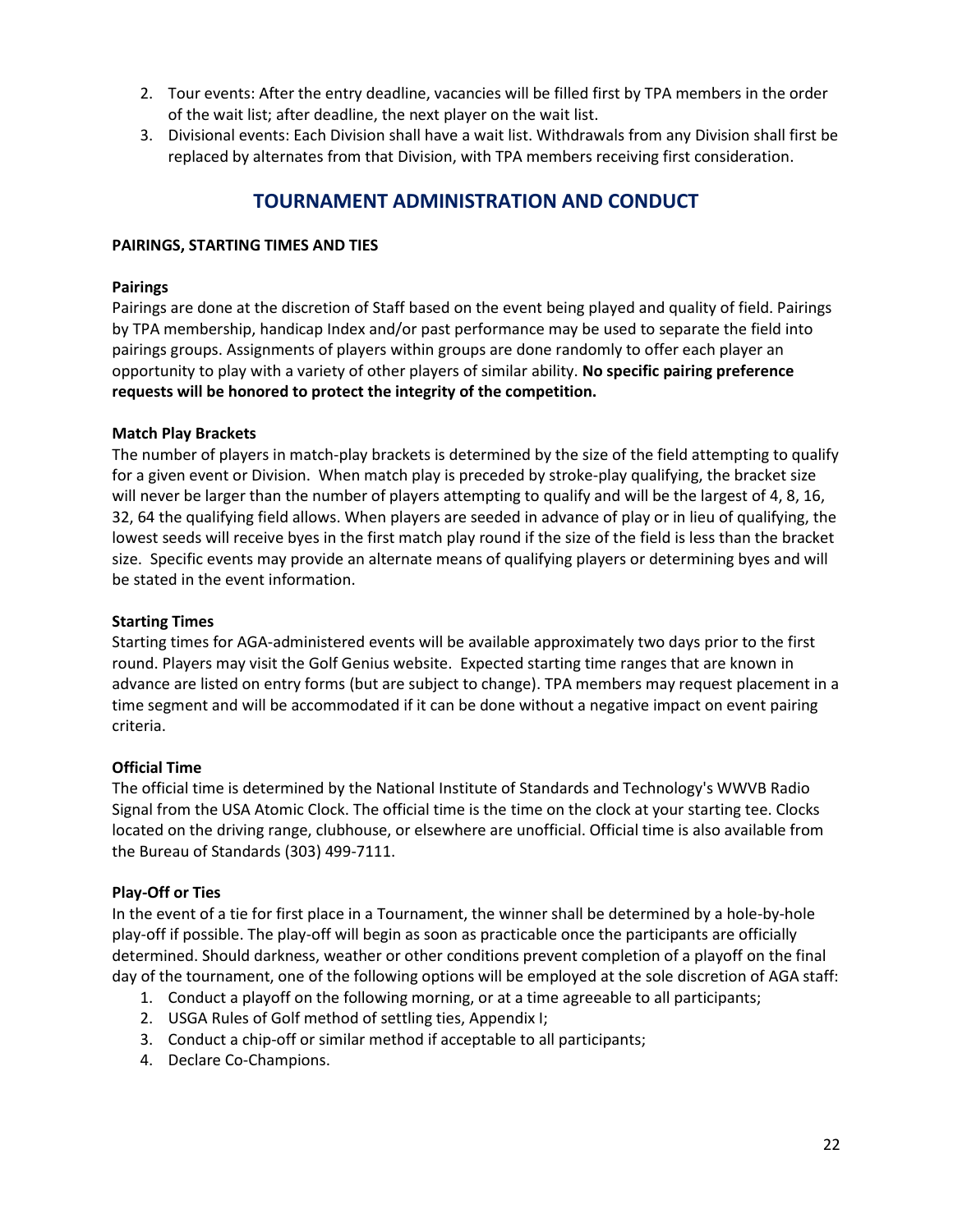#### **RULES APPLICATION, LOCAL RULES, AGA HARD CARD**

#### **Rules of Play and Enforcement**

The Rules of Golf as established by the USGA and R&A, except as modified herein together with any supplementary Rules published at the event site as drafted by the AGA/AzRC Rules Committee, shall be applicable. All interpretations of such Rules shall be made and the penalties for violation imposed by the AGA Rules Committee. The AGA Rules Committee will be responsible for determining hole locations, placement of tee markers and all course markings. Course Rules, whether printed on scorecards or posted, are not in force unless contained on the AGA's published documents.

#### **Rules Applications**

The AGA and the AzRC strive to provide correct application of the Rules of Golf in all situations, from course markings (Appendix B) to on-course rulings. Local Rules employed will be provided on the first tee or at registration for all events. The "AzRC Hard Card" with year-long local Rules and Conditions is published in this document's Index and is available at the starting tee for all events.

Appeals of any ruling may be made to the Rules Committee prior to signing a scorecard in stroke play events. Rules of Golf 3.2 (Match Play) shall determine whether an appeal may be heard.

Under the Rules of Golf, no review of rules infractions can be addressed after the results have been announced unless an incorrect scorecard was returned in stroke play or the player had prior knowledge of a violation that was not included in his/her score.

#### **CODE OF CONDUCT (Note – Violations are now subject to penalty during events.)**

#### **General**

Players shall not take advantage of club and tournament facilities by bringing friends, guests or family into the locker room or Host Site hospitality area at any time during the tournament, unless the area is designated for such guests.

#### **Club Member Relations and Volunteers**

Please take the opportunity to thank the volunteers. The AGA is able to conduct the number and quality of tournaments that it does, due to the help and support of its volunteers. It is important to understand that our volunteers, whether acting as Rules Officials, starters, scorers, spotters or timers are giving their time and services for no compensation other than the satisfaction of supporting the game of golf and the opportunity to interact with other golfers. Under no circumstances will abuse of volunteers be tolerated. Players who abuse volunteers are subject to disciplinary action.

#### **Code of Conduct**

By submitting an entry for any AGA event, the player understands that his/her participation is at the sole discretion of the AGA. The AGA conducts events at the highest level. As such, the AGA requires players to conduct themselves professionally at all times at events.

The following is the Conduct Code for 2022:

- 1. Players must act with integrity and show respect for the course and others nearby.
- 2. Penalty assessments which may be imposed by the OIC.
	- a. Warnings may be given for minor or incidental violations
	- b. One-stroke penalty
		- i. Inappropriate language or actions heard or seen by others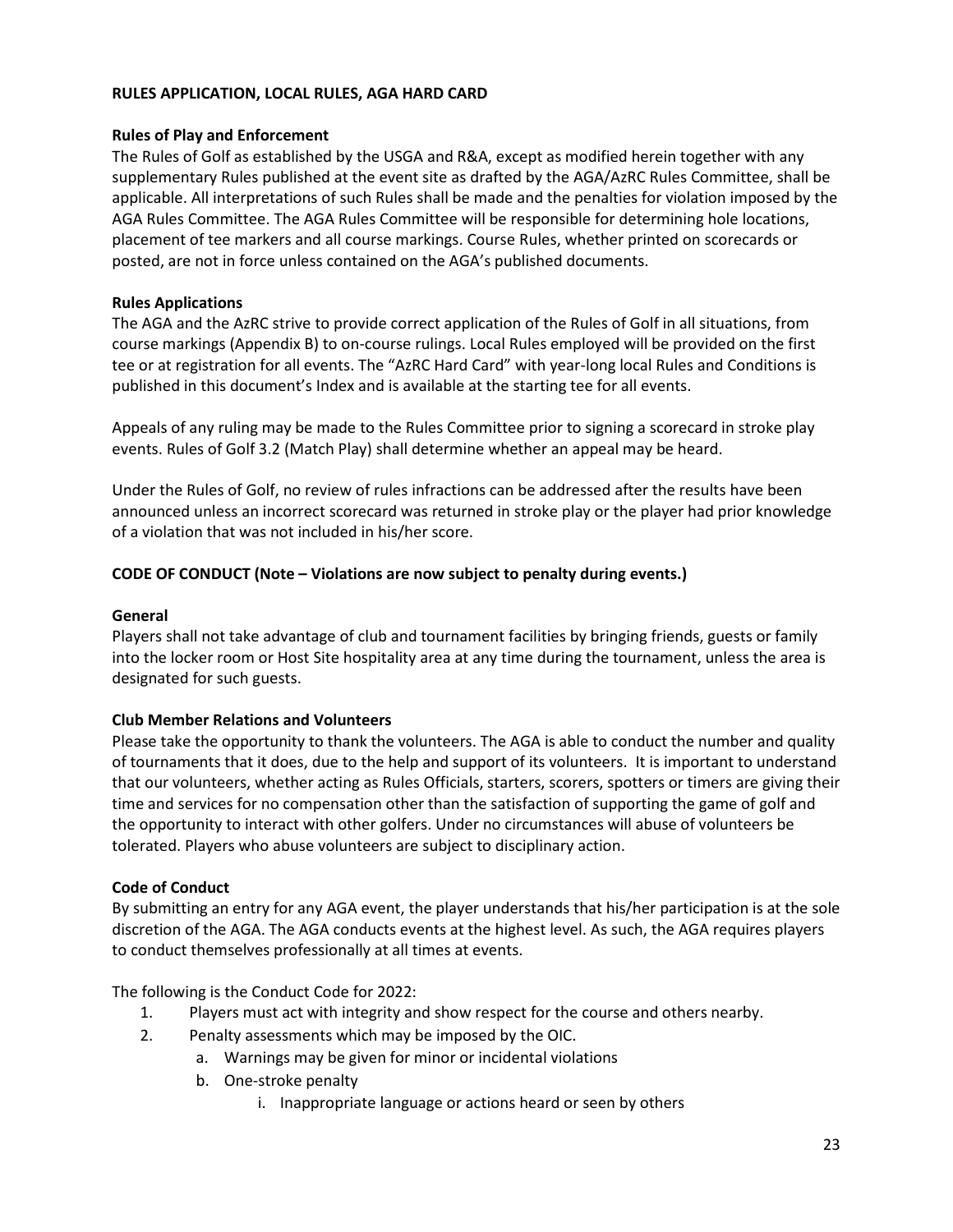- ii. Minor physical damage to the course or course equipment
- iii. Inappropriate attire
- iv. Club throwing in anger (as opposed to tossing)
- c. Two-stroke penalty
	- i. Verbal abuse of other players, officials or spectators
	- ii. Criticism of the course or its management
	- iii. Any inappropriate language or behavior which may reflect negatively on the Club or the AGA
	- iv. Repeated minor violations
- d. Disqualification
	- i. Purposeful interference with another player's play
	- ii. Throwing a club toward another person
	- iii. Repeated major violations
	- iv. Verbal threats or physical aggression
- e. Suspensions may also be imposed for serious violations.

Note: A player will be entitled to appeal any penalty to the event OIC. A suspension may be appealed to the Director of Golf Operations.

#### **PRACTICE ROUNDS**

Practice rounds are not included in any AGA entry fees and are at the sole discretion of the Host Site.

- 1. Additional fees may be charged and should be expected.
- 2. Cart use may be required.
- 3. When practice rounds are permitted at by a Host Site, a player is not entitled to bring a guest without advance approval of the Host Site.
- 4. When playing a practice round, no more than one ball per player may be played onto each green during the round exclusive of chipping. No excessive practice from bunkers or putting is permitted. Penalty for a violation is withdrawal from the event without reimbursement of fees.
- 5. Players are required to keep pace with the group in front. Delaying play of following groups may subject a player to withdrawal.

#### **ON-COURSE REQUIREMENTS**

#### **Apparel**

The AGA complies with the apparel policy at each host facility. The AGA policy may be more restrictive than the apparel policy of the Host Site. The clothing items are considered inappropriate at AGA events: Men

- 1. Denim/chambray pants or shorts of any color or style;
- 2. Sweatpants or workout clothes;
- 3. Non-collared shirts except turtlenecks and mock turtlenecks with a collar at least 1 inch;
- 4. Shorts of less than mid-thigh length;
- 5. Cargo pants/shorts must be neat in appearance.

#### Women

- 1. Denim/chambray pants or shorts of any color or style;
- 2. Sweatpants or workout/yoga clothes;
- 3. Tank tops, halter tops or yoga tops;
- 4. Shorts or skorts that do not completely cover undergarments

This apparel policy is in conjunction with any additional dress code restrictions adopted or accepted at each host facility. The apparel policy is effective at all times while by players, while on the property of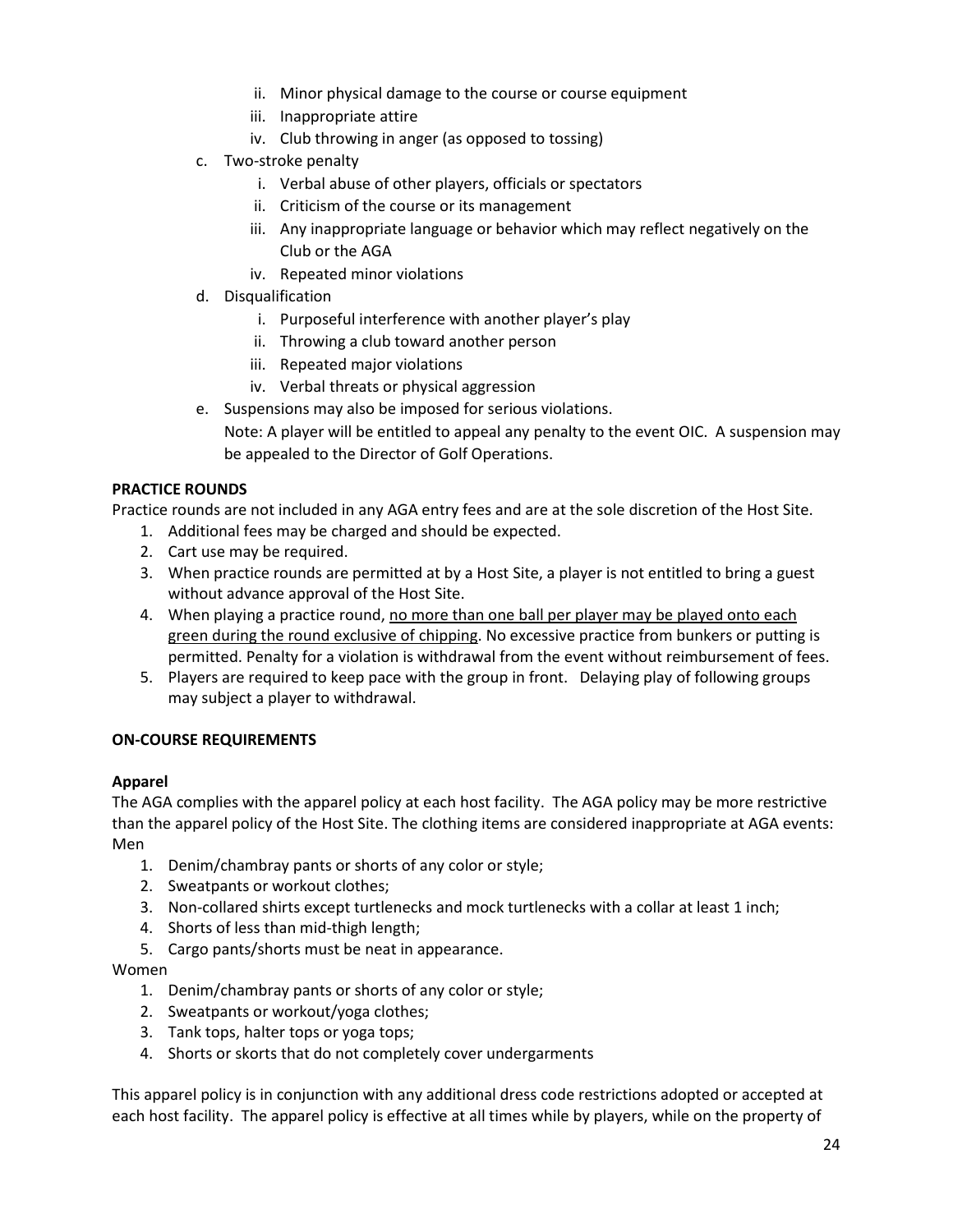the host course. Players not complying with this policy may be asked to change into appropriate attire or may be withdrawn from the event.

#### **Caddie Assignments**

The AGA reserves the right to determine eligibility for employment as a caddie. Caddies are permitted in all events where a stipulation prohibiting caddies has not been posted in advance. The right to have a caddie does not extend to separate cart use for the player and caddie. **The AGA Cart Policy limits each group to two carts per group and will be enforced on the starting tee.** Such rights are subject to the discretion of the AGA tournament staff.

Caddies must adhere to all host facility dress codes and shall wear smooth, rubber-soled, preferably tennis or basketball shoes. Golf spikes, flip-flops, sandals or open-toed shoes are not permitted. Caddies shall not walk on greens when checking hole positions on the day of a tournament round; such activity will make a caddie ineligible to participate without penalty to the player. Use of a cell phone is not permitted while caddying.

#### **Drinking Water on Course**

The AGA generally does not provide the drinking water on the golf course. Players should plan to have an adequate amount of water. Drinking water provided on the course is the responsibility of the host course. When made aware of empty water coolers, the AGA staff will attempt to notify the course to have the water coolers re-filled.

#### **Electronic Devices Policy**

Usage of electronic devices that disrupt play is not permitted by players or caddies. If a player or caddie uses such a device, the player may be asked to end use. Failure to comply may result in the player being withdrawn from the event. Note that use of headphones during play except for occasional short intervals has been judged to be a violation of the Rules by the USGA.

#### **Spectator Policy**

While spectators are welcome at AGA events, it is important that spectators do not jeopardize the play of any player on the course. Spectators must have minimal verbal or physical contact with players to avoid the possibility of a breach of a Rule. Spectators may follow groups but should remain on or near cart paths or in the rough as a courtesy. While following groups, spectators are asked to maintain a distance from the players and their caddies at all times. **Spectator carts are NOT allowed.**

Spectators should stay out of the playing areas and avoid interfering with the play of the group(s) they are following, adjacent to, or behind the spectator. Spectators that are interfering with play or are judged to be having too much contact with players will be asked to discontinue or leave the course. Usage of electronic devices by spectators that disrupt play are not permitted.

#### **OTHER CONDITIONS**

#### **Use of Carts, ADA Accommodation and Guidelines for Qualification General**

- 1. Cart use during play is permitted unless specifically addressed in the Tournament Entry Information, with the following stipulations: Carts are assigned only to contestants. A caddie may use a cart only if a contestant is not displaced by such use.
- 2. Restrictions on cart use for players are at the discretion of the Host Site, and all players are bound by those requirements, subject to withdrawal for violations of that policy. Any such restrictions will be posted at the tournament site.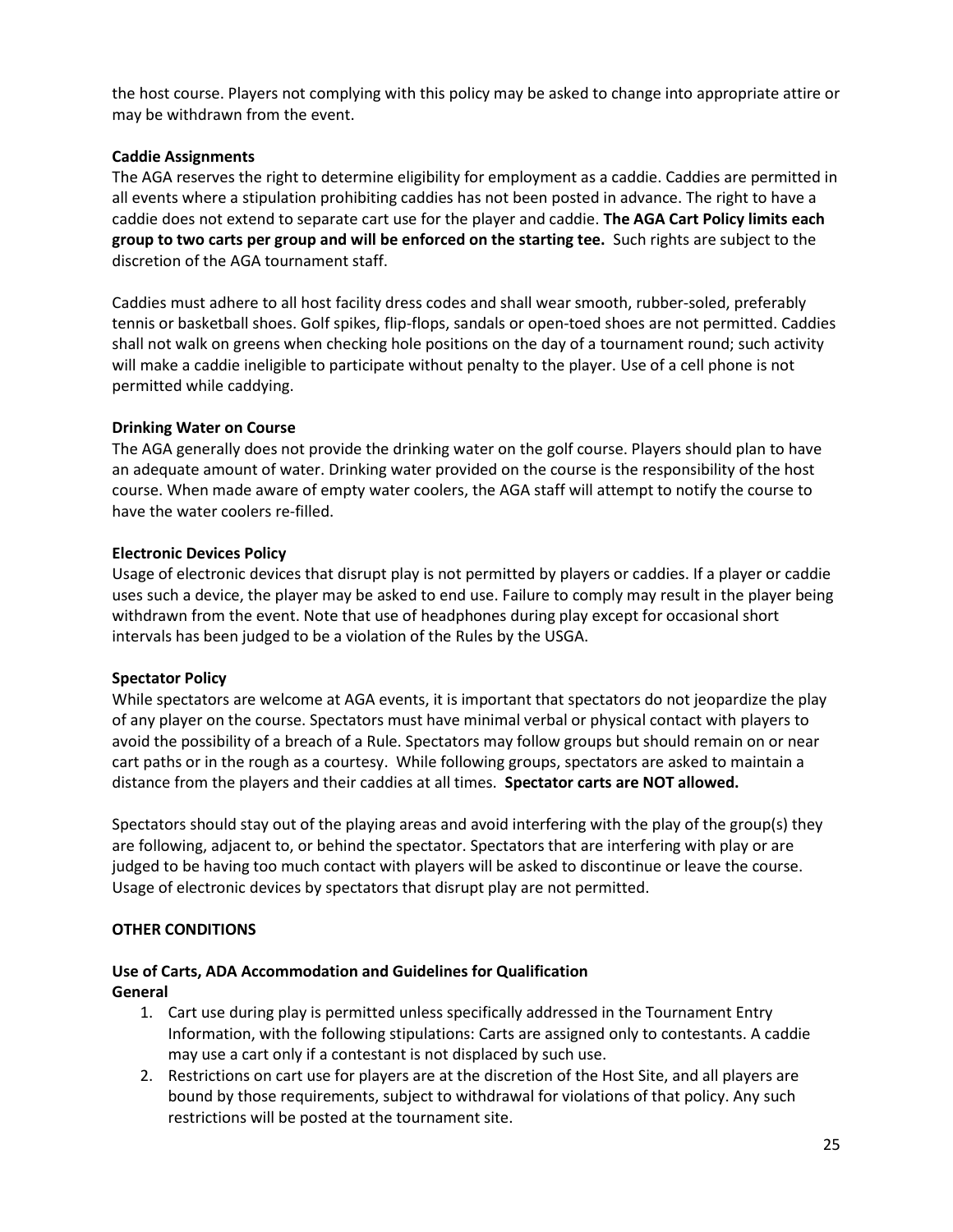- 3. Two persons per cart only.
- 4. Carts must be kept on paths if available near greens and tees.
- 5. Any non-player riding with a player is considered a caddie and subject to any potential Rules violations.
- 6. Pull carts are permitted if allowed by the Host Club Rules.

#### **ADA Accessibility Rules**

The Americans with Disabilities Act (ADA) affords individuals with a permanent disability the right to access public accommodations with advance notice. Accessibility arrangements are within the discretion of the AGA and will be determined by the person's qualification under ADA Regulations. The AGA does not have the right by virtue of hosting a tournament to dictate to a host facility, only the opportunity to ask for an accommodation. Anyone has the right to ask for ADA consideration as follows:

#### **Qualifications for ADA ACCESS**

To qualify for ADA consideration, a player must request accommodation at least one week in advance of the first tournament round scheduled.

Upon the timely receipt of the required information, the AGA will evaluate a request to use a cart in tournament competition due to a disability condition on a case-by-case basis. For the AGA to evaluate an accommodation request, players must submit the following:

- 1. A letter requesting accommodation for the specific event;
- 2. Current medical documentation (prepared within one year of the request), setting forth the exact nature of the disability and evidence it qualifies under ADA Regulations as a permanent disability.
- 3. Sufficient information to enable the AGA to determine that providing a cart would not provide a player with an advantage over other players.

Later applications may not receive consideration, depending on the individual circumstances. A final determination will be provided for requests 48 hours in advance of the event.

Please note that requests from spectators will be evaluated separately, and that the AGA does not grant spectators rights at any tournaments. As the events are for AGA members, they do not fall under the ADA Guidelines for "public accommodation." On the other hand, as ADA Regulations give access to any person providing a single-rider cart, the AGA will support any such request for access.

Examples of Devices regularly used as a mobility aid by an individual with mobility impairment include a single rider cart (or scooter), which is a four-wheeled, stabilized, battery-powered personal transportation device operated in a fully-seated position, or a single rider device that is operated in a standing or semi-standing position. *A full-size golf cart is not considered a form of transport regularly used off the golf course in the day to day life of individuals with mobility impairments, so such use is prohibited.*

#### **ACCOMMODATION GUIDELINES FOR MOBILITY IMPAIRED SPECTATORS**

Spectators at AGA events are expected to move through the spectator areas of the course as they would in other public venues. This means that spectators are expected to walk the course. To accommodate spectators with disabilities under the Americans with Disabilities Act (ADA), the AGA offers some accommodations to allow guests with mobility impairments the opportunity to watch our events. The following guidelines have been developed for Officials in Charge ("OIC"). For the purposes of these guidelines, an "individual with a mobility impairment" means any person who is subject to any physical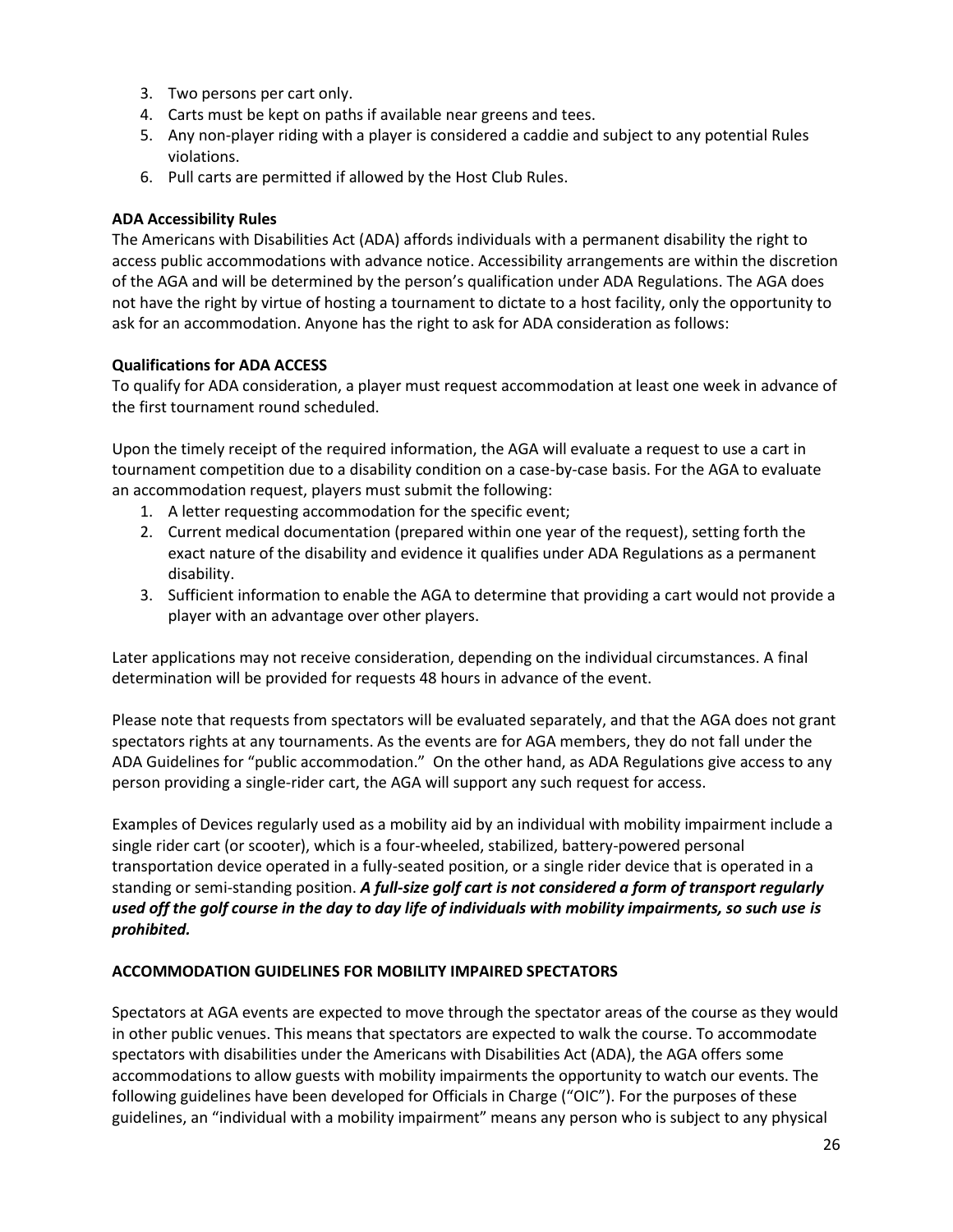impairment or condition regardless of its cause, nature or extent that makes it difficult or impossible for a person to move about without the aid of crutches, a wheelchair or any other form of support, or that limits the person's functional ability to ambulate, climb, descend, sit, or rise, or to perform any related function. It is not permissible to make any inquiry about a spectator's disability, or to require proof of the disability.

For those individuals with mobility impairments that require some form of motorized transport, they will generally be permitted to move through the course on whatever form of transport they regularly use if they have brought their motorized transportation device with them as noted above, unless it has been determined by the OIC that a particular Device would present a penalty area to other spectators, players, caddies, or course officials or would damage the golf course.

These guidelines do not apply to the use of motorcycles, mopeds, tricycles, bicycles (whether motordriven), skateboards, or other similar devices not otherwise permitted to be operated on or within a golf course.

- 1. An individual with a mobility impairment, upon registering with the Official in Charge, is permitted to use his or her own Device within the tournament site in any areas open to pedestrian use, unless otherwise advised in advance that topography or course conditions in certain areas are not conducive to the use of Devices.
- 2. Individuals without a mobility impairment are not permitted to operate Devices in any areas within the site, unless they have been authorized to do so to transport a mobility impaired individual.
- 3. For those spectators with a mobility impairment who did not bring his or her own Device, reasonable accommodations will be made to assist the spectator. For example, to the extent there is sufficient staff at events, the mobility impaired spectator can be brought to a viewing area on the course at the discretion of the Official in Charge. The number of viewing areas available will depend on the course set up, availability of transport, course topography and other conditions, all of which shall be determined at the discretion of the Official in Charge. It is not the intention of these guidelines to provide hole by hole viewing of any individual player or players under these circumstances.
- 4. Full sized golf carts may not be offered to spectators due to insurance considerations.
- 5. Players are encouraged to communicate with the AGA in advance of an event if they are aware of a spectator (usually a family member) intending to watch the player, and contact the AGA no later than five business days before the event to discuss available options for mobility impaired spectators. Available options may vary from site to site and the option requested by the spectator may not necessarily be one of the recommended or available options offered at the site (such as a full-sized golf cart or driving the individual from hole to hole to watch a specific player or group
- 6. The Device, whether brought by the spectator or provided on the course, must be operated in a manner that does not compromise the safety of the user, other attendees, spectators, players, caddies, or course officials or damage the golf course.
- 7. Individuals operating Devices must maintain control of the Device and may not leave the Device unattended.
- 8. Spectators using Devices must operate the device at the speed in which pedestrians are moving in the immediate area of the motorized transportation.
- 9. Devices may not be used outside defined pedestrian areas. It is the responsibility of users of Devices to determine that the areas in which they choose to operate are safe for such operation. The AGA and the golf course property owner shall not be responsible or liable for the actions of any individuals, including spectators, or for any individual's failure to properly use a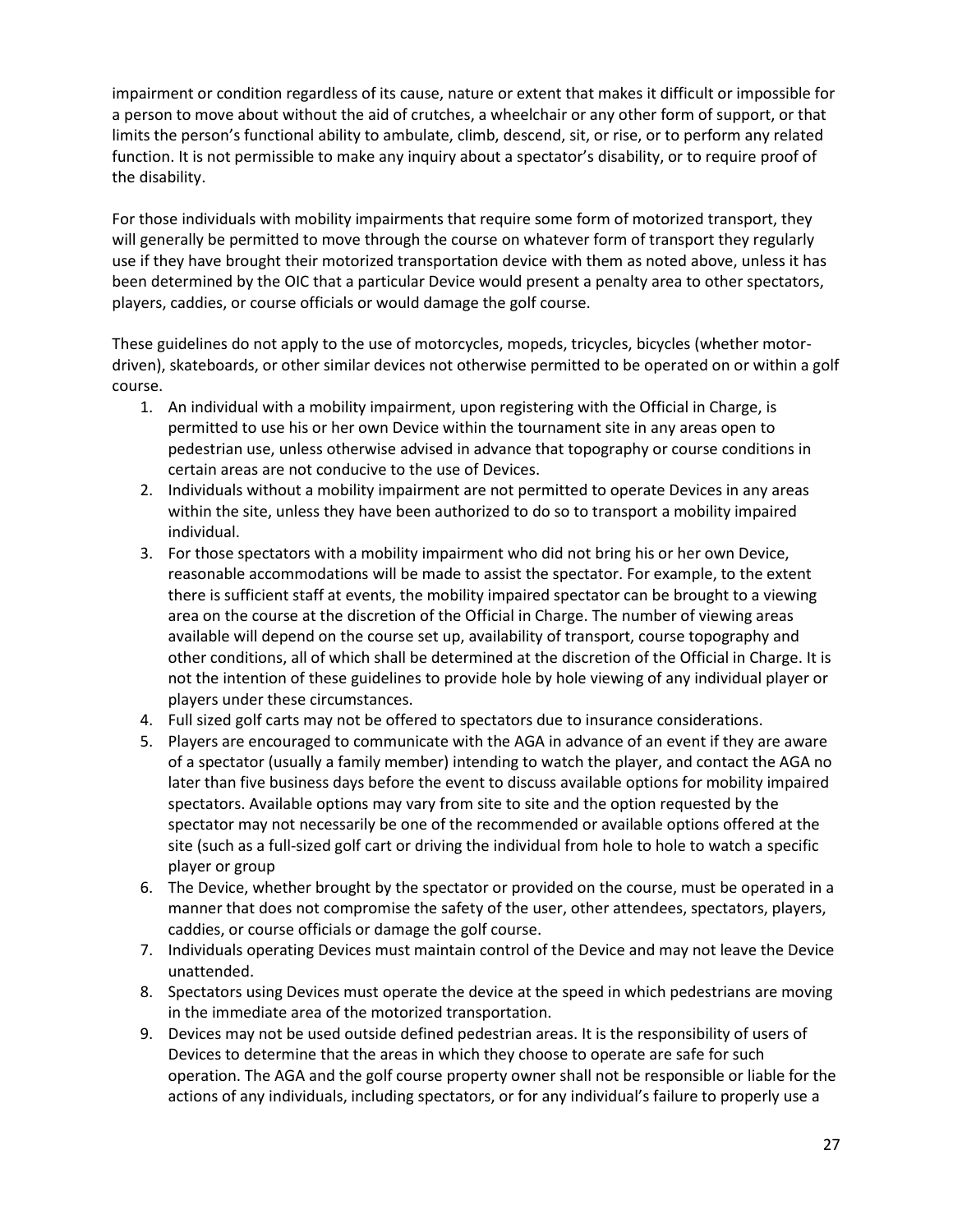Device, or to maintain his or her use on safe topography. In choosing to bring a Device or using one provided at the Qualifying site, the user assumes all risks.

- 10. Individuals using Devices must yield to pedestrian traffic, should refrain from using the Device in a crowded or densely populated area and must exercise caution when turning corners, approaching an incline and approaching other course conditions.
- 11. In the event the Official in Charge or others charged with administering the event observe the unsafe operation of a Device, or interference, interruption or undue delay of play as a result of using the Device, a warning will be issued. Should an individual using a Device continue to operate the Device in an unsafe manner or at an excessive speed after being advised of the speed restrictions, or otherwise interfere with, interrupt or unduly delay play, the Device user shall be required to remove the Device from the site, but may be allowed to return without the assistance of the Device. At all times, the AGA, Officials in Charge, and golf course property owners reserve the right to temporarily prohibit the use of Devices for safety or other legitimate reasons.

Please note that requests made in advance from spectators will be evaluated separately. Individual ADA-qualifying requests may be granted on occasion by the AGA Staff, pending a determination of liability, cooperation of the facility, and the availability of suitable transportation. If a spectator is granted an accommodation, any cart used must remain on paved paths where available.

#### **INCLEMENT WEATHER DELAYS**

For delays due to inclement weather, the main priority will always be the competition of all scheduled rounds. Every reasonable effort will be made to achieve this objective by the last scheduled day of play, which may include playing more than 18 holes. If this cannot be accomplished, play may be extended at the discretion of the AGA staff and the Host Site.

If play is suspended, every effort will be made to resume play the same day, even when that round cannot be completed before dark. If it is impossible for at least half of the field to finish a scheduled round, generally the suspended round will be finished when conditions permit. If less than fifty percent (50%) of the starting field completes play on the first scheduled day of competition, the round may be canceled. Following rounds will be completed when possible without consideration of the percentage of the field playing on any one day.

The decision whether to cancel a round will be at the discretion of the Committee. If conditions demand playing a double round to complete play, a secondary cut may be implemented to permit completion of play on the day desired. Should points or awards be applicable to players in the secondary cut, the status at the cut shall determine allocations.

#### **Cancellation of Tournament Due to Weather or Weather-related Course Conditions**

The AGA may cancel an event if, in the judgment of the Committee, it is unreasonable for a fair competition to be completed in the time available. If an event is cancelled, every attempt will be made to reschedule as soon as practicable. If the tournament is cancelled prior to start, a portion of the entry fees may be refunded at the discretion of the AGA. Once an event has begun, if cancelled, any refund will be based on costs absorbed by the AGA in attempting to play the event.

#### **Suspension of Play**

Play may be suspended by AGA staff or Rules personnel at their discretion. In cases where completion of the event is not possible, a previous round's leader may be declared the Champion. Where one or more rounds have not been completed, a revised payout may also be published based on expenses experienced.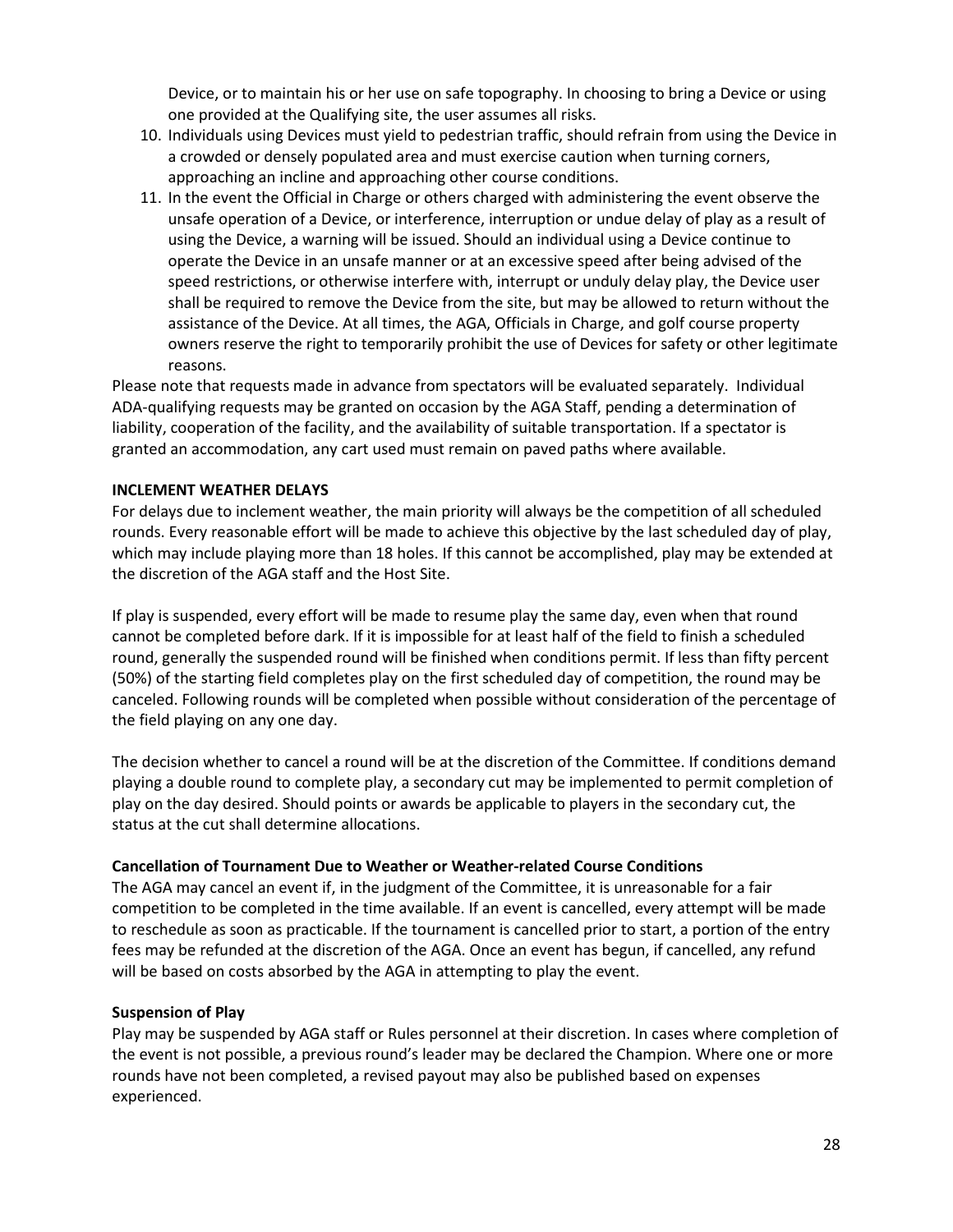#### **Suspension of Play due to Dangerous Situations**

Note: Suspension of play for a dangerous situation will be signaled by one air horn blast; and for a nondangerous situation, three air horn blasts.

When Play is suspended for a dangerous situation, players must discontinue play immediately and not resume play until the Committee has ordered a resumption of play. If a player fails to discontinue play immediately, he is disqualified unless circumstances warrant waiving the penalty as provided in the Rules.

All practice areas shall be closed during suspension for a dangerous situation until the Committee has declared them open for use. Penalty for violation is disqualification from the event.

#### **NO FINANCIAL INTEREST OF ONE PLAYER IN ANOTHER**

Players may not enter into any agreement with any other Player to share any part of a prize that he may win in conjunction with any Official Tournament, unless it is an event with a partner-type format. A Player who violates this provision shall be suspended from participating in AGA events for a minimum of one year.

#### **Broadcast and Film Rights**

All media rights, including without limitation television, radio, photo, motion picture and internet rights and quotes, of Players participating in Tournaments or any other golf event conducted in conjunction with such tournament, shall be granted and assigned to the AGA by virtue of the entry of any such Player into any such event. All such rights relating to Sanctioned tournaments shall similarly be assigned and granted to the AGA to the extent not conflicting with the rights of the Host Site.

All such rights granted and assigned to the AGA are thereafter the property of and reserved by the AGA. Any use thereof without its express and written consent is prohibited. Players further agree, by virtue of entering in any such tournament, to refrain from any action which would interfere with the AGA ownership of its authorized use of the specified rights.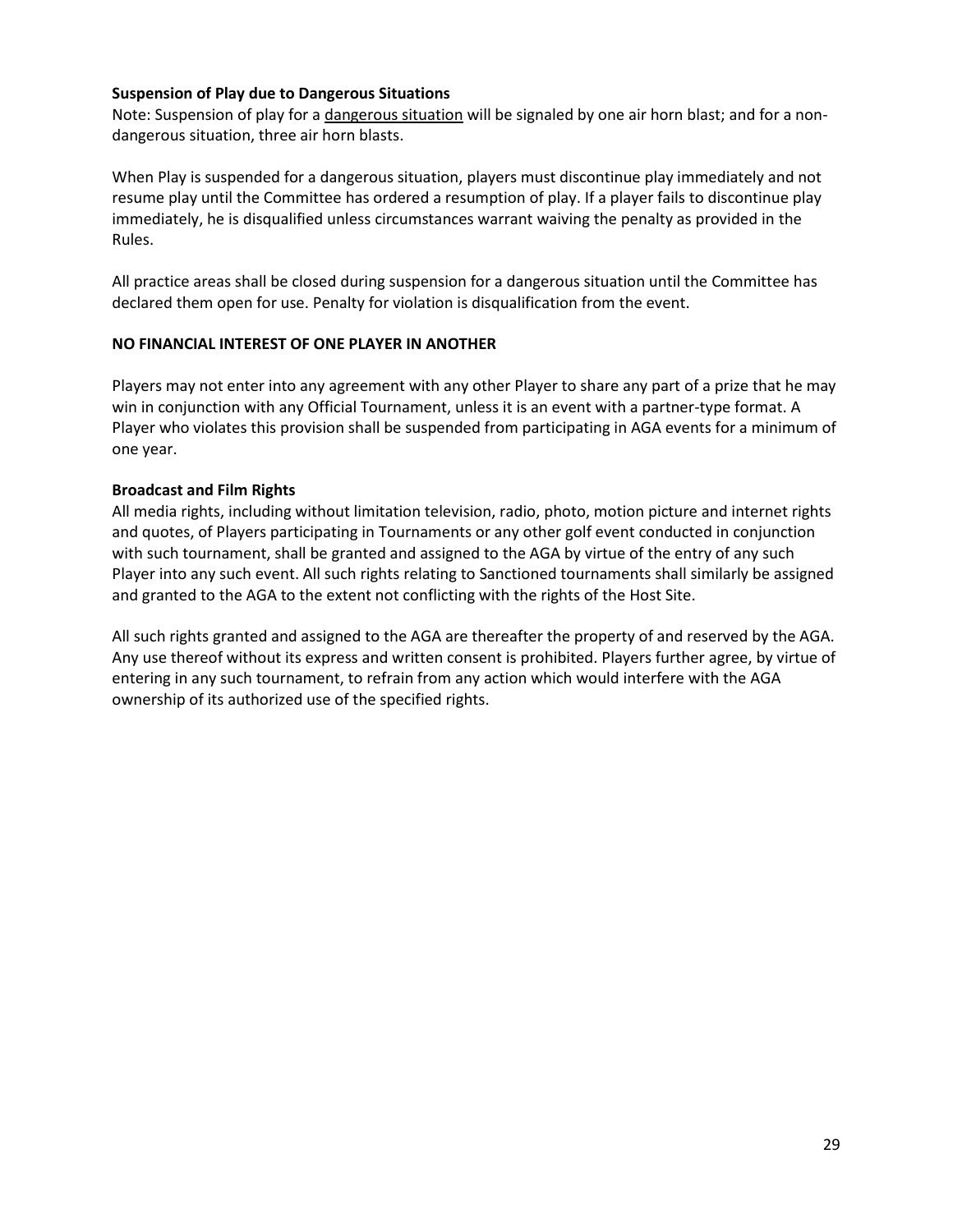## **2022 PACE OF PLAY POLICY**

<span id="page-29-0"></span>*Click [for Pace of Play Instructional Video](https://www.youtube.com/watch?v=V18ui3Rtjz4)*

The purpose of the AGA Pace of Play Policy is to provide timely play for the entire field. This policy and its guidelines have been established in accordance with Rules of Golf which state, "The player must not unreasonably delay in play of a stroke or play of the group, either when playing a hole or between two holes" and **"It is recommended that the player make the stroke in no more than 40 seconds…and should usually be able to play more quickly than that…** These philosophical statements govern pace of play enforcement.

#### **Time Par**

In AGA Championship, Tour Events and USGA Qualifiers, the Committee will establish and make available to all players an allotted time (Time Par) for each hole of the round. This Time Par system will be used as a baseline for the Pace of Play Policy but will not limit any player's responsibility to play in accordance with the Rules of Golf.

Time Par is set for the first three groups. After the third group, proper pace is based on remaining "in position" which means within 14 minutes of the group in front. If a group falls behind, they have one timing increment (# holes between checkpoints) to recover before becoming liable to a penalty. Individuals immediately become liable for a penalty for any action outside Rules compliance which prevents a group from regaining position (see specific actions covered below). For following groups, no penalty would be applied IF it maintains Time Par from the time notified or the first checkpoint is missed.

#### **Checkpoint Policy/On-Course Scoring**

There may be two to six checkpoints on the course, determined by the scope of the event and volunteer support. Scoring/Pace monitors will be responsible for notifying players (by flags, not verbally) of their relative positions on the course and collecting scores for the Live Scoring services. Scores will be available to all players at azgolf.org. Green flag indicates on time and in position; yellow flag, the group is either over Time Par or out of position, but not both; red flag, players are liable to a penalty. If a group receives a red flag, a penalty will not be applied IF group maintains Time Par or regains position for subsequent checkpoints.

Monitors are not Pace Officials. A separate Rules or Pace Official will speak to players and hear appeals. As players complete a checkpoint hole, the Monitor will indicate their pace by displaying a flag.

#### **Pace Rules Application: General**

**First Missed Checkpoint:** Red Card; Penalty situation IF one or more players are making no clear effort to improve position. This would include failing to call a group through when in search, walking slowly, stopping between nines or holes without a legitimate reason. **Second Missed Checkpoint:** Penalty must be applied to all players, unless one or more can be

exonerated by a pace official.

**Third Missed Checkpoint:** Penalty is mandatory. One or more players may be exempted from penalty by virtue of a visible effort to regain position by that individual. This determination may be made by a Pace Official or the Committee.

#### **Pace Rules Application: 2 Checkpoints**

If a group misses Time Par for either nine and finishes more than 14 minutes behind the group in front, the group will receive one stroke penalties unless the second nine is completed under scheduled Time Par. If a group fails both checkpoints and is over Time Par on both nines, two stroke penalties will be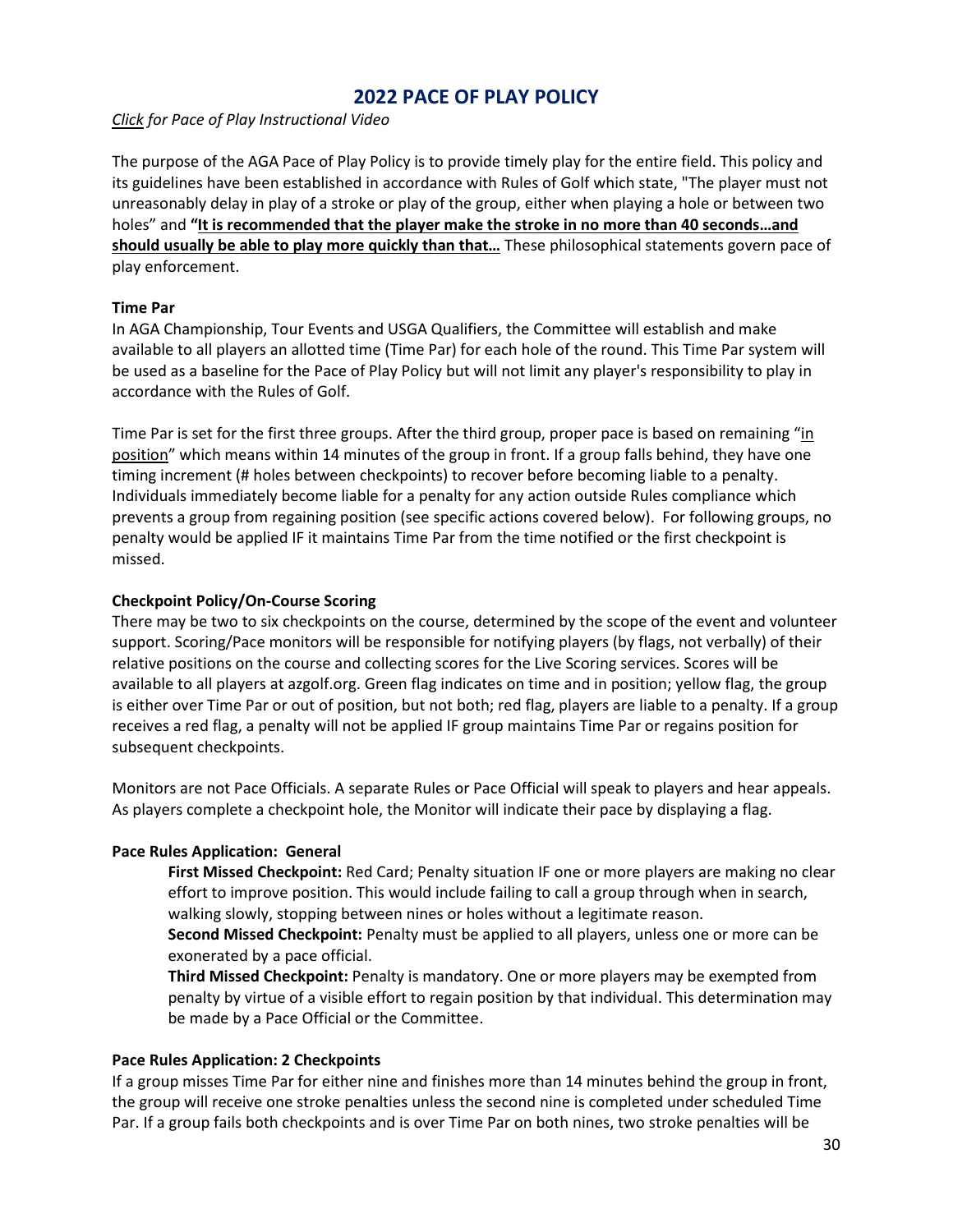imposed. Monitors may or may not be present. The Committee may exempt a player from penalty based upon evidence of an official appointed by the Committee.

#### **Exceptions where penalties may be avoided**

- 1. The group is delayed by a ruling, interference from an outside agency, or otherwise by a situation unrelated to the playing of the game;
- 2. Sudden illness or injury (up to ten minutes of delay);
- 3. After falling out of position because of the actions of a group in front (running to regain position), a group meets Time Par until it regains position for the remainder of the round.

#### **Events without checkpoints**

Time Par will still govern play when there are no checkpoints. Officials will issue a warning to groups behind Time Par and out of position with the group in front of them. Groups will have three holes to either: a) regain position; or, b) play under Time Par for those and subsequent holes. If they fail to meet either criteria, individuals become liable for a one-stroke penalty. If the group does not improve as stated within the following three holes, players become liable for a second one-stroke penalty. Repeated failures to improve position may result in a disqualification of one or more players. Any individual timed at over one minute for a stroke while out of position will receive a warning; a second bad time will result in an immediate one stroke penalty.

#### **Timing of Individuals When Group is Out of Position**

Under any of the above Rules, when a group is out of position, any player observed taking more than 60 seconds to play a stroke will receive a warning. Any second occurrence or two more stroke times over 40 seconds will subject the player to a one-stroke penalty. Appeals to this Rule will normally not be available.

#### **Shotgun Events**

A Pace Chart may be published. If any group fails to meet Time Par and return a scorecard within 15 minutes of the group in front of them, they are subject to a one stroke penalty; within 20 minutes, a minimum of a one stroke penalty will be applied; more than 25 minutes, a two-stroke penalty will be imposed.

If the group fails to regain its position on the course after being notified that it is out of position, each player in the group taking more than one minute for a stroke will be liable to a one-stroke penalty, and the group will be expected to regain its position within a few holes. Additional penalties may be applied by the Committee for excessive delays.

#### **Senior Series, Member Days, Club Team**

In AGA Senior Series, Club Team and Member Day events, groups are expected to be within one hole of the group in front. Groups not maintaining this position will be asked to move forward taking net par or 0 Stableford points, whichever is applicable.

#### **Penalties**

There are two types of delay violations: those for group delays under the policies stated above and those immediately applicable to individuals on the course. In any case, efforts will be made to determine individual culpability to avoid indiscriminate applications against an entire group.

Penalties unrelated to group position: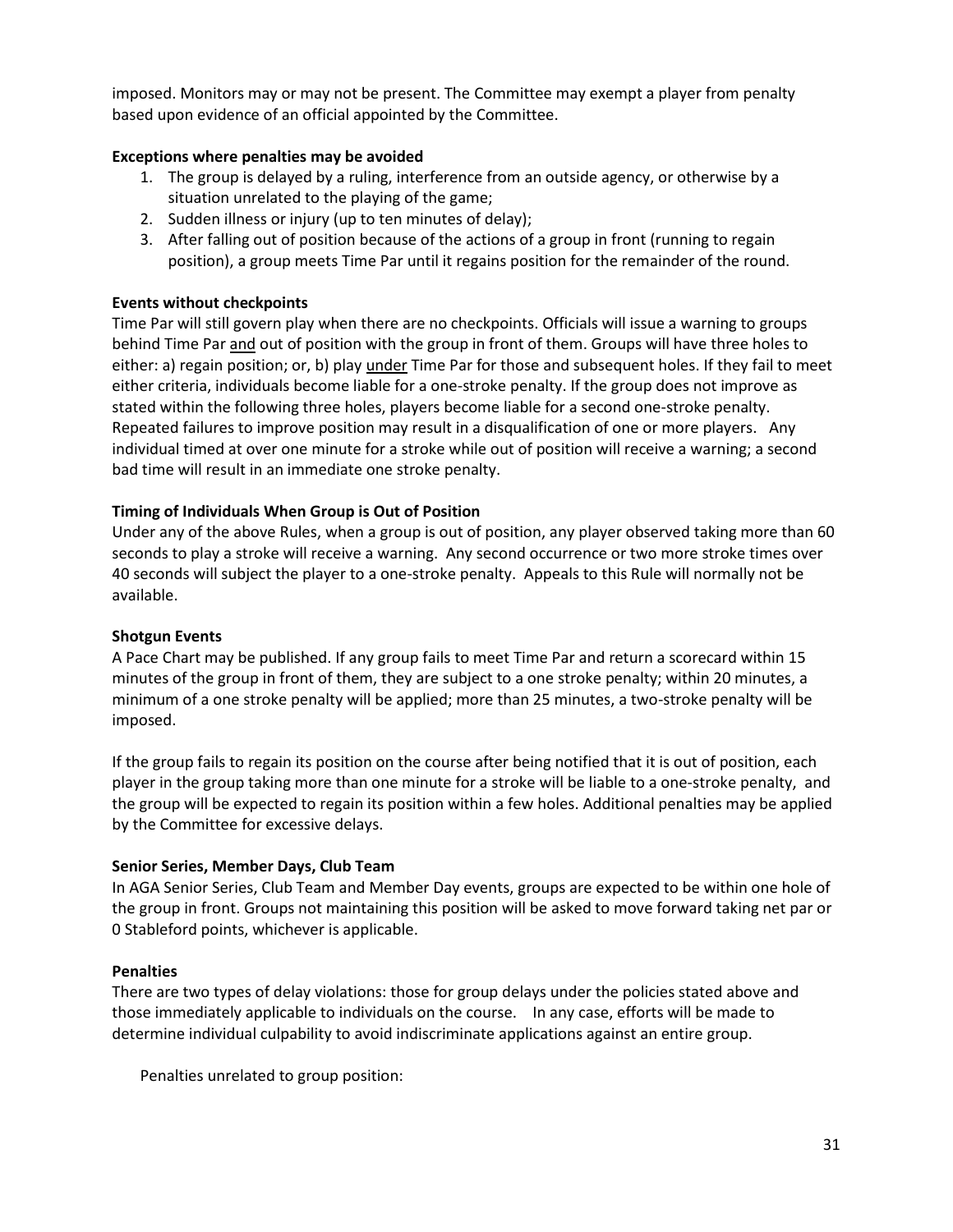- *1. Returning to some prior place to retrieve forgotten items if so doing delays play for more than five minutes.* In such case, the player has an obligation to play more quickly to aid the group in maintaining position.
- *2. Going forward to gather information while out of position (more than to identify the location of a target); or, while in position, if such an action delays either the player's own play or that of a fellow competitor more than an additional one minute.*
- *3. Taking in excess of two minutes to play any stroke at any time.*
- *4. Searching for a ball after the three minutes permitted.*
- *5. Delaying a fellow competitor's or opponent's play by interfering with them unnecessarily.*
- *6. Any actions which cause a group to lose position that are unrelated to the playing of the game.*

#### **Timing Strokes**

Timing of a stroke begins when the player has had a reasonable time to reach the teeing area or position of the ball, and there is no physical interference with the stroke to be made, plus a few seconds. When out of position, times in excess of 60 seconds may result in a warning to the individual. A second excess timing will result in a penalty.

#### **Appeals**

A player or group may appeal a penalty to the Committee prior to signing the scorecard. No appeal will be heard unless circumstances responsible for delay existed which were previously unknown to the Committee and unrelated to the playing of the game.

#### **Avoiding Penalties**

If a player or group is in jeopardy of being assessed a penalty, there are several ways to improve pace. They include, but are not limited to, making a stroke in 30 seconds or less, playing "ready golf," letting groups through while in search and moving promptly between holes. If a Rules Official or the Committee witness an effort by one or more players, this information may become a basis for exemption from a penalty.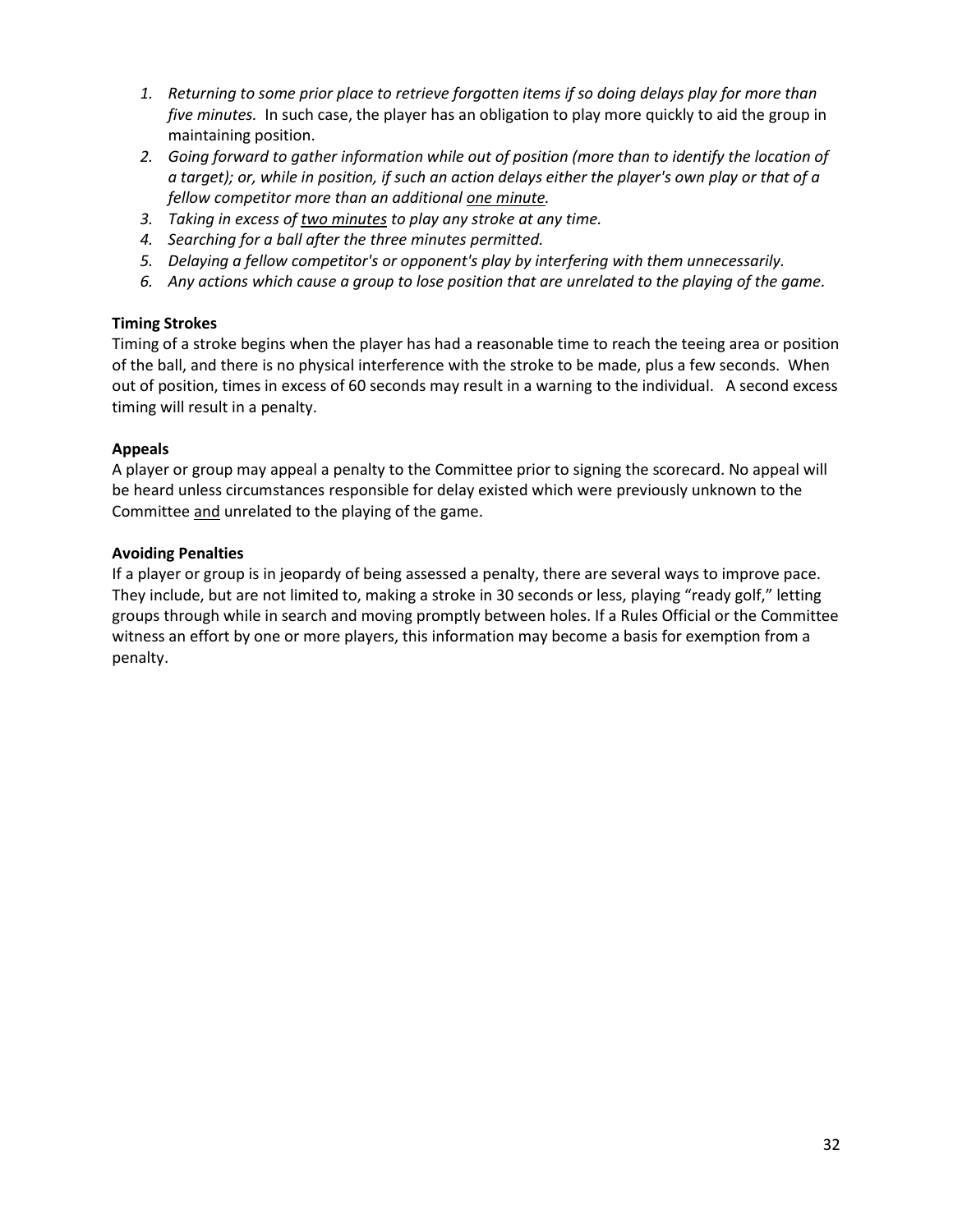## **2022 TOURNAMENT REGULATIONS APPENDIX**

#### <span id="page-32-0"></span>**APPENDIX A – DEFINITIONS**

- 1. AGA EVENTS The season-long schedule of AGA tournaments.
- 2. AGA Headquarters 7600 E. Redfield Road, Scottsdale, AZ 85260 Web address: AzGolf.org (602) 944-3035 or (800) 458-8484
- 3. Member A member of the AGA in good standing for the current year.
- 4. Alternate A Player who is not yet in the tournament field and is listed on the Wait List.
- 5. Wait List The list of alternate players not currently in the tournament field. List is populated on a first serve basis. Members move off wait list in order registered – except TPA members receive priority status.
- 6. Co-Hosted Tournament A Co-Hosted Tournament is a tournament which is conducted by the AGA or contracted for by the AGA, in conjunction with a tournament host site.
- 7. Sanctioned Tournament A Sanctioned Tournament is a tournament which is endorsed or supported by the AGA, but for which these may be no contract between the AGA and/or the tournament site. Points may be given for performance in Sanctioned Tournaments which meet the appropriate criteria.
- 8. Players of the Year Points List The ordering of Members based on performance points allocated for tournament play for the calendar year.
- 9. Team Points List The annual ordering of TPA members for the Players Cup awards and eligible to qualify for the Goldwater Cup and Arizona vs. Utah Shootout teams.
- 10. United States Golf Association USGA is the United States Golf Association, which represents in the State of Arizona on matters of Qualifying for National Championships, Amateur Status, Handicapping, Course Rating, and other amateur association issues.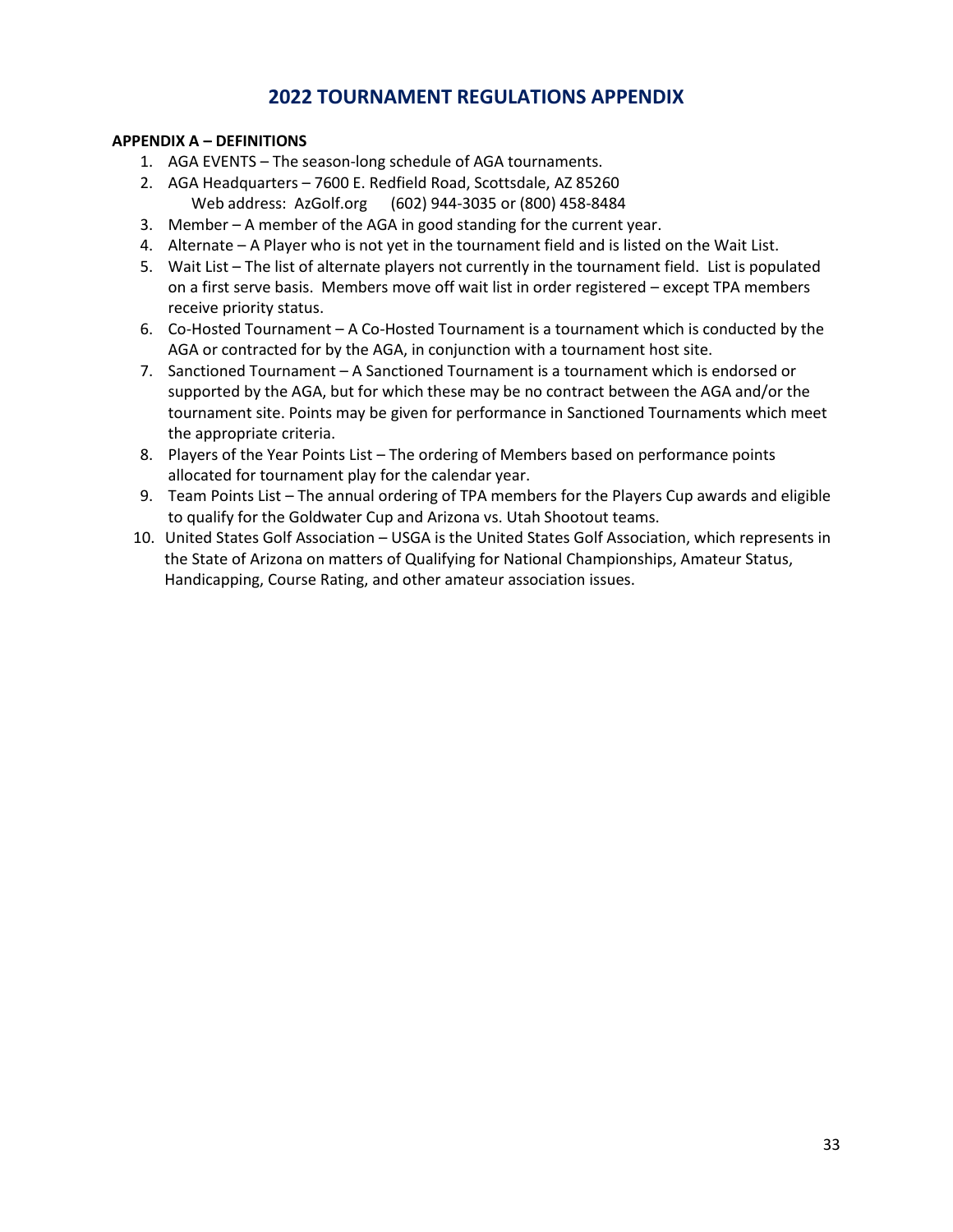## **APPENDIX B: AGA SITE SELECTION, BUDGET AND COURSE PRESENTATION PHILOSOPHY**

<span id="page-33-0"></span>AGA events are designed to stand alone financially event to event. In the case of new events, a subsidy may be provided in accordance with the Rules for Amateur Status. Teams representing the AGA or Arizona are covered by the AGA's General Fund separate from tournament activities, as they serve the vision and purposes of the Association. Tournament budget Entry fees are established with the Host Site for events and are negotiated individually.

#### **Site Selection**

Sites for AGA events are selected by the following process:

- 1. Solicitations for interest in hosting events are sent each summer to a wide variety of courses with the event particulars: dates, fees, and negotiable items;
- 2. When negotiating with potential sites, the directive is to consider the following: First Date availability; Second - Course quality; Third - Cost; Fourth - Variety in location and type of course; Fifth - Conditioning.

#### **Sample Tournament Budget**

- 40-50% Course Fees (may include food, beverage and carts)
- 15-25% Awards, Merchandise
- 20% Administration (Staffing, credit card fees, supplies, travel, equipment, etc.)
- 7% Volunteer Expenses
- 5% End of year Players Cup/Tournament of Champions

#### **DETERMINING YARDAGES, HOLE PLACEMENTS, COURSE MARKINGS**

#### **MAJOR CHAMPIONSHIPS**

#### **Arizona Amateur - Qualifying Rounds**

Course yardages and hole placements will be chosen to facilitate the selection of the best 64 players for match play. Difficulty will be at the highest reasonable level, with the goal to have each player use every club in the bag.

- Par 5's may be converted to Par 4's for the sake of pace and to demand long iron play.
- Par 3's will be set to offer variety and challenge. The target difficulty is the middle range of skill of those who qualify for match play.

Holes will generally be cut in the middle to rear portions of greens near edges (4-6 paces). Front locations will be employed on occasion when a penalty area or other feature adds significant challenge. The goal is to reward great shots with makeable putts. Difficult putting areas are avoided if possible in the stroke play qualifying. This is best achieved with a selection of 6 difficult placements and 12 moderate placements.

#### **Arizona Amateur - Match Play Rounds**

Yardages and hole placements will vary to maximize risk-reward choices, to maximize the benefit for positioning shots, and to reward excellent play. The goal is to identify the best player, which may prove overly difficult for some. This is best achieved with a selection of 12 difficult and 6 moderate hole placements.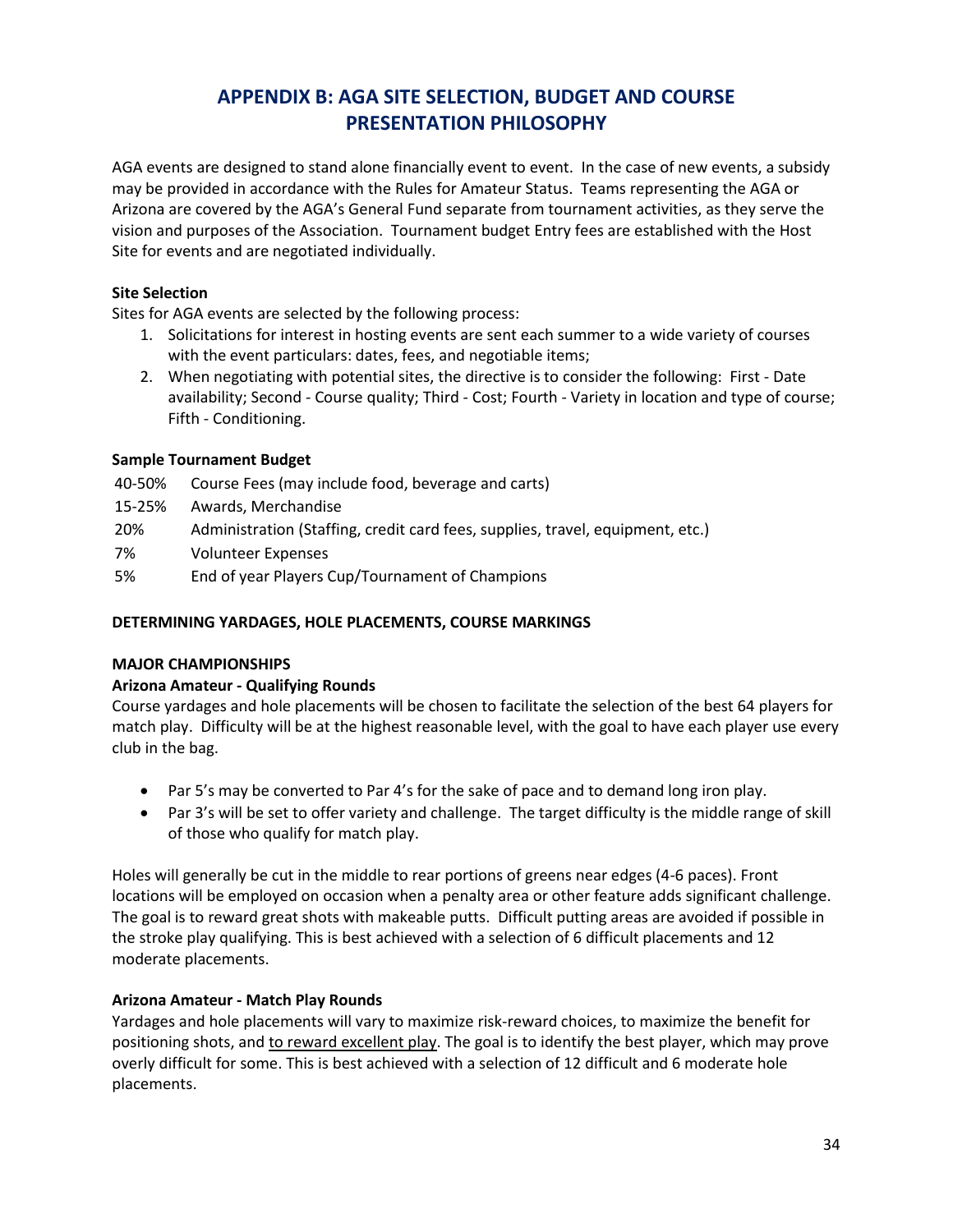#### **Arizona Stroke Play**

Full field rounds: The longest reasonable course will be chosen that reflects good shot-making with generally moderate hole placements. The goal is to set the playability of the course for the middle of those who will make the cut to 60 and ties, which may prove very difficult for the weaker players in the field. This is best achieved with a selection of 9 easy and 9 moderate placements.

Final rounds: The goal is to set a stern test at near maximum length, given the option of shortening a par 5 to a par 4, and varying the lengths of par 3's depending on the difficulty of the daily hole placement. This is best achieved with the selection of 9 moderate and 9 difficult placements.

#### **Arizona Mid-Amateur/AGA Championship**

Course presentation will mirror Arizona Amateur qualifying rounds and the full field rounds of the Stroke Play depending on the flight assigned.

#### **Women's Championships**

The course set up will be designed to be a fair test of golf for women and to help determine the best player in the State for the State Championship and the best Senior Women's Player for the State Senior Championship. Some events will have multiple tees, with lower handicap players playing from the longer yardage and the field flights playing from a shorter yardage. Hole placement sheets will be provided for all women's championships.

#### **Non-Major Tour Events**

The goal is to set yardages and hole placements to match the abilities of the average player in the field, which generally will more reflect the largest landing areas for the greatest number of players, and moderate hole placements. Most front placements will be avoided as that generally favors players who have left the ball short of the green.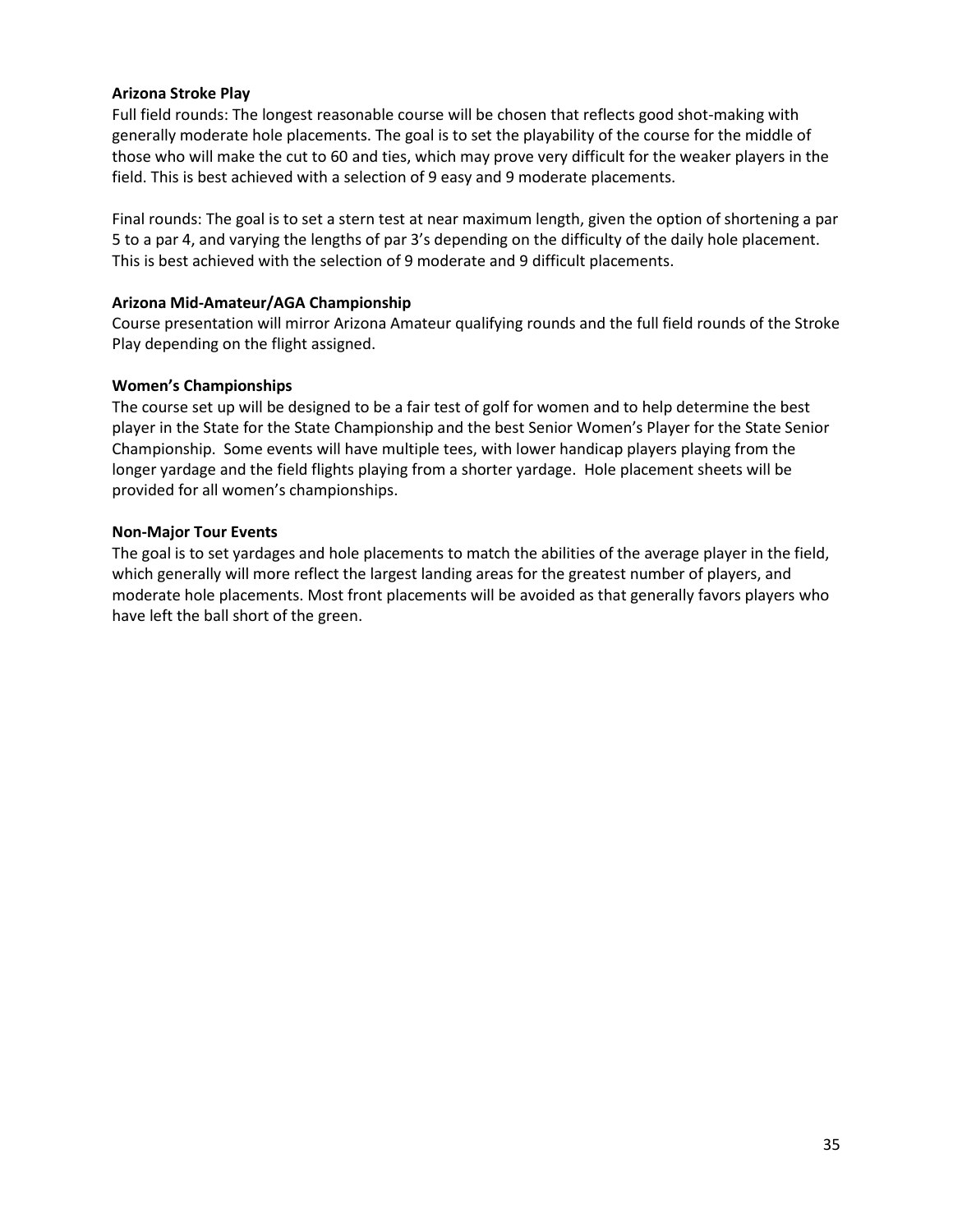## **APPENDIX C - COURSE MARKING PHILOSOPHIES AND PROCEDURES**

#### <span id="page-35-0"></span>**Out of Bounds**

- 1. Out of Bounds is the area beyond the boundaries of the course on which play is prohibited. It is best for all involved when out of bounds markings are as far from playing areas as possible. The boundaries of the course must be completely defined if there are any contiguous areas where play should not be permitted.
- 2. Acceptable markings include: white stakes, white lines, fence-posts, walls and masonry bases for walls, or any continuous physical structure. Since out of bounds is determined at ground level, in the absence of a continuous border, there must be clear visual lines of sight between the bases of marking elements, such as stakes.

#### **Penalty Areas**

- 1. As in boundaries, it is best if penalty areas are completely marked when within the boundaries of a course. They also can act as a boundary when considered to go to infinity such that play on the other side of the penalty area is impractical of impossible.
- 2. Penalty areas may be marked by stakes or lines or other designations such as "edge of turfed areas." Stakes merely identify the location of lines, and do not define the margin of the penalty area unless other designations are not employed.
- 3. The default color for penalty areas is red. Yellow markings are used only when the negotiation of the area is significant in the character of playing the hole.
- 4. When a penalty area is adjacent to a green and it is difficult for the player to see from a distance where a ball might cross into the penalty area because of angles or curves in the line, it may be reasonable to make the penalty area in yellow and place a dropping zone along the line of sight point to the edge of the penalty area.
- 5. The Local Rule for additional relief for a red penalty area using the "opposite margin" will be employed only when the other available options may create undue difficulties such as forcing a drop behind trees or in high grass.

#### **Markings**

#### **Stakes:**

If stakes alone are used, sighting base to base is the definition, so they are placed so that in all circumstances the margin is easily identifiable. In most cases with clean turf, the stakes will be no more than five yards apart, less when there are severe curves or topography. When the margin of the penalty area is not visible from the primary playing areas, then larger (4') stakes may be employed to identify the location for players.

#### **Lines:**

**Yellow** – marked as near the fall line into the penalty area as possible, making sure the line is visible from behind the penalty area, using stakes where necessary to identify the location of the line.

**Red** – marked near the fall line into the penalty area, but far enough from it that both righthanded and left-handed players will have an equitable stance and ball position after dropping. This is easily accomplished by walking a line along the break point of the slope into the penalty area with the paint gun on the outside. Consideration is given to providing a reasonable next shot, avoiding a "double" penalty by creating a very difficult lie after a drop.

**Changes of color -** Often a penalty area will affect shots from different directions or provide different challenges requiring a yellow marking in one area, transiting to a red marking in another. This is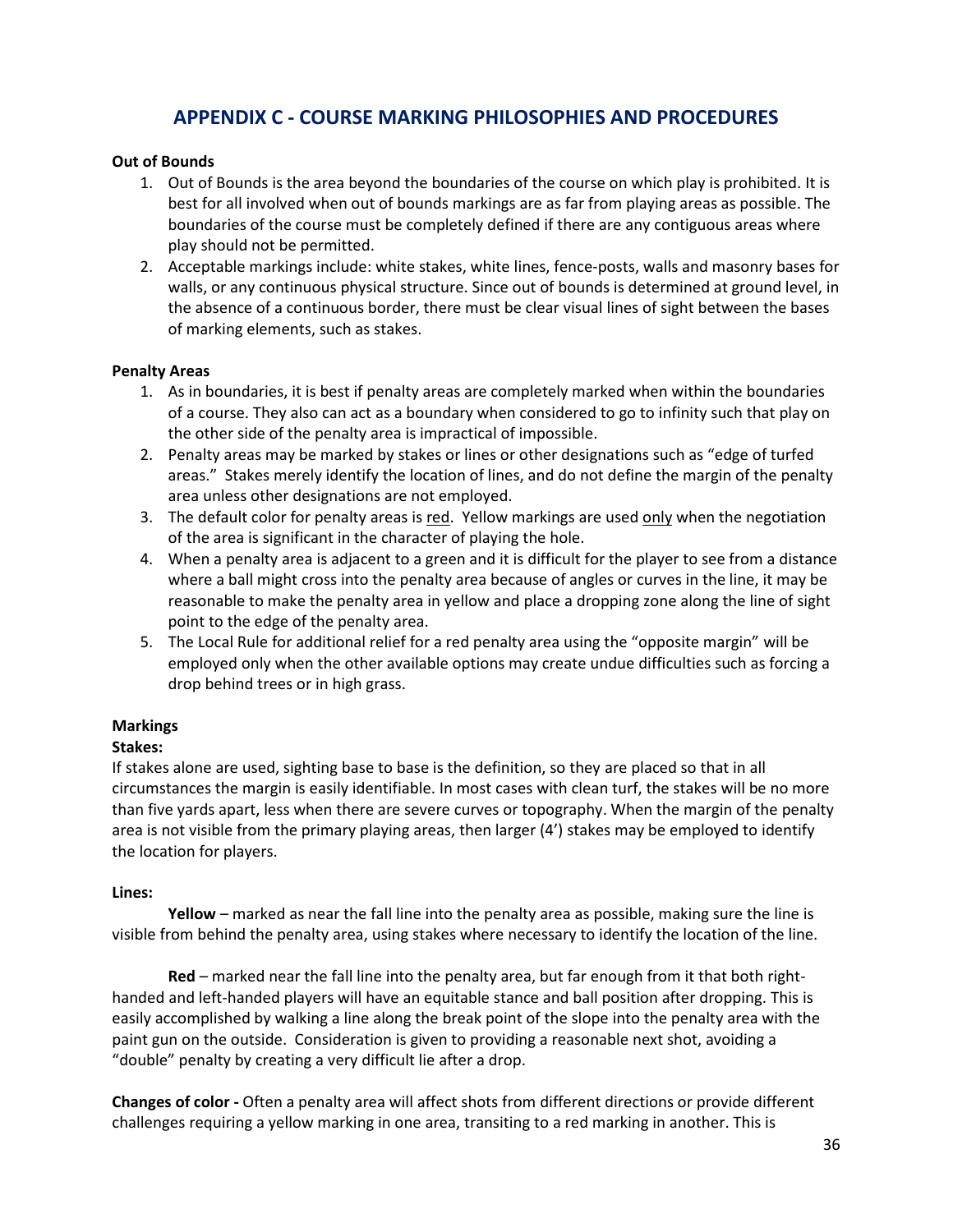completely reasonable. When deciding where to change colors, all possible hole locations are considered for the play of the hole. Where this provides an inconsistent or difficult to determine result, then expanding the yellow marking and employing a dropping zone is appropriate.

When the play of two holes is affected and the primary effect on one hole leads to a yellow marking, but red is more equitable on the second hole, use of the yellow marking is appropriate with a note on the Rules of play that in the play of that other hole, the penalty area may be treated as a lateral.

#### **Dropping Zones**

Dropping Zones solve issues when the design of a penalty area does not fit play of the hole.

See the Player Notice for locations of Dropping Zones and any applicable qualifications to employ them. The reference point is a blue stake. The Zone is a two club-length area not nearer the hole than the Reference Point. The stakes are movable obstructions.

#### **Ground Under Repair**

Ground markings are to be employed only when necessary. They are not used to replace poor conditioning but rather to ensure "similar playing conditions" in landing areas and green surrounds. The purpose is not to create good lies for players throughout the course. On a course where conditioning is excellent, a bare area in a fairway landing area may be marked. That same condition would not be marked on a course where such areas were prevalent. Remember the adage of "Play the course as you find it!" from Richard Tufts' book on the philosophy of the Game.